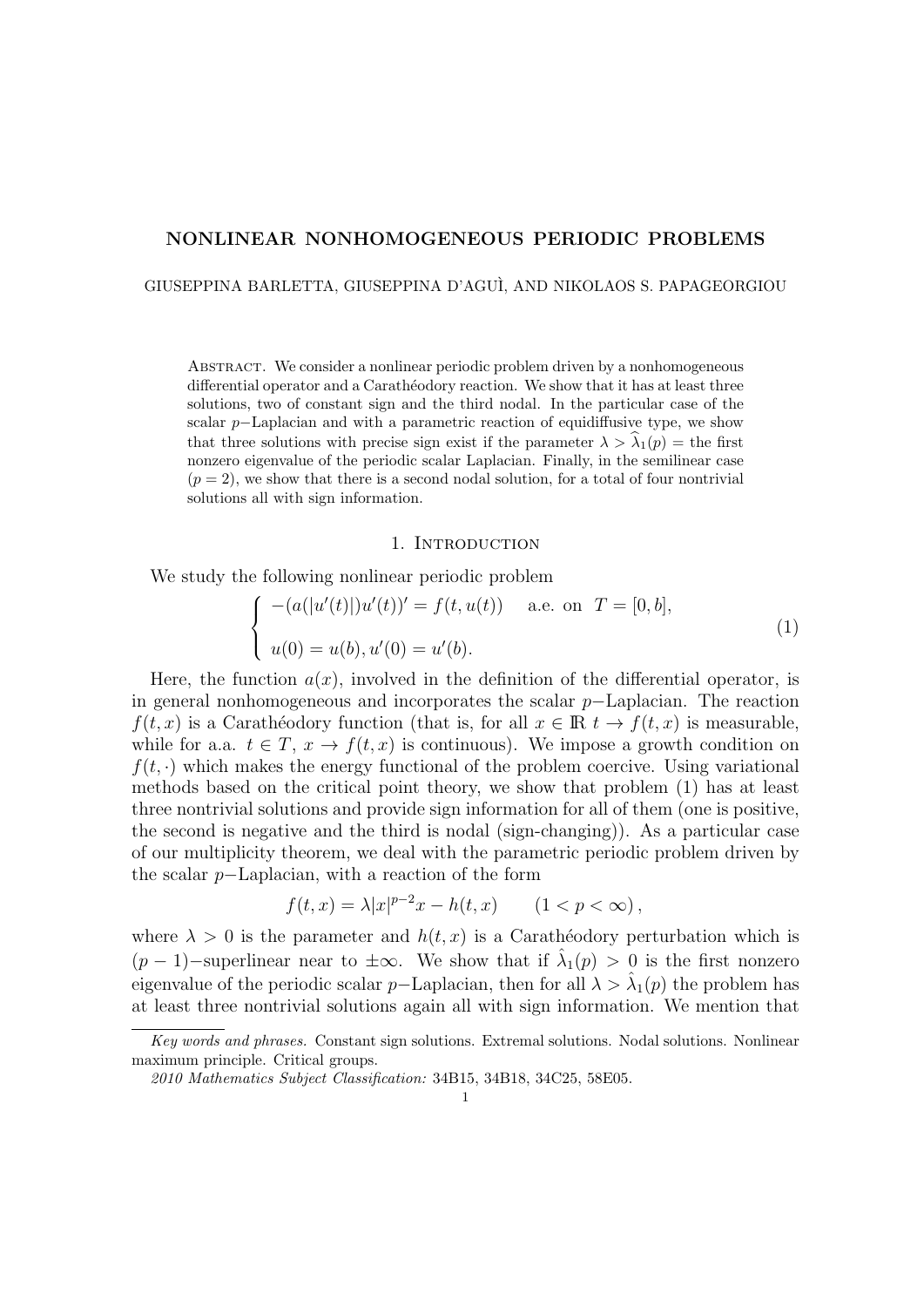similar results were proved for semilinear (i.e.,  $p = 2$ ) Dirichlet partial differential equations by Ambrosetti-Lupo [4], Ambrosetti-Mancini [5] and Struwe [18], [19]. For p−Laplacian Dirichlet equations, we mention the work of Papageorgiou-Papageorgiou [16]. However, none of the aforementioned works produces a nodal solution. In the special case where  $p = 2$  (problem driven by the periodic scalar Laplacian), using tools from Morse theory (critical groups), we show that problem has a second nodal solution, for a total of four nontrivial solutions, all with sign information. Four nontrivial solutions, but without sign information for them, using techniques based on Morse theory, were also obtained by Su-Li [21] for semilinear Dirichlet scalar equations. Closing, we mention the recent works of Aizicovici-Papageorgiou-Staicu [3] and Kyritsi-Papageorgiou [11] which deal with different classes of periodic problems driven by a nonhomogeneous differential operator.

### 2. Mathematical Background

Let X be a Banach space with  $X^*$  its topological dual. By  $\langle \cdot, \cdot \rangle$  we denote its duality brackets for the pair  $(X^*, X)$ . Given  $\varphi \in C^1(X)$ , we say that  $\varphi$  satisfies the Palais-Smale condition (the PS−condition, for short), if the following is true:

"Every sequence 
$$
\{u_n\}_{n\geq 1} \subseteq X
$$
 s.t.  $\{\varphi(u_n)\}_{n\geq 1} \subseteq \mathbb{R}$  is bounded and  $\varphi'(u_n) \to 0$  in  $X^*$  as  $n \to \infty$ ,

admits a strongly convergent subsequence."

This is a compactness-type condition on the functional  $\varphi$ , which compensates for the fact that the ambient space X need not to be locally compact  $(X$  is in general infinite dimensional). This condition leads to a deformation theorem from which we can derive the mini-max theory of the critical values of  $\varphi$ . Prominent in this theory is the so-called mountain pass theorem due to Ambrosetti-Rabinowitz .

**Theorem 2.1.** If X is a Banach space,  $\varphi \in C^1(X)$  and satisfies the PS-condition,  $u_0, u_1 \in X$ ,  $\|u_1 - u_0\| > \rho > 0$ ,

$$
\max{\{\varphi(u_0), \varphi(u_1)\}} < \inf[\varphi(u) : ||u - u_0|| = \rho] = m_\rho, \text{ and}
$$

 $c\ =\ \inf\nolimits_{\gamma\in\Gamma}\max\nolimits_{0\leq t\leq 1}\varphi(\gamma(t)),\ \ where\ \ \Gamma\ =\ \{\gamma\in C([0,1],X):\ \gamma(0)=u_0,\ \ \gamma(1)=u_1\},$ then  $c > m_\rho$  and c is a critical value of  $\varphi$ .

In the analysis of problem (1) we will use the Sobolev space

$$
W := W_{per}^{1,p}(0,b) = \{ u \in W^{1,p}(0,b) : u(0) = u(b) \}
$$

and the Banach space

$$
\hat{C}^1(T) = C^1(T) \cap W
$$
 (recall  $T = [0, b]$ ).

The Sobolev space  $W^{1,p}(0, b)$  is embedded continuously (in fact compactly) in  $C(T)$ and so the evaluations of  $u(\cdot)$  at  $t = 0$  and at  $t = b$  in the definition of W make sense. The space  $\hat{C}^1(T)$  is an ordered Banach space with positive cone

$$
\hat{C}_{+} = \{ u \in \hat{C}^{1}(T) : u(t) \ge 0 \text{ for all } t \in T \},
$$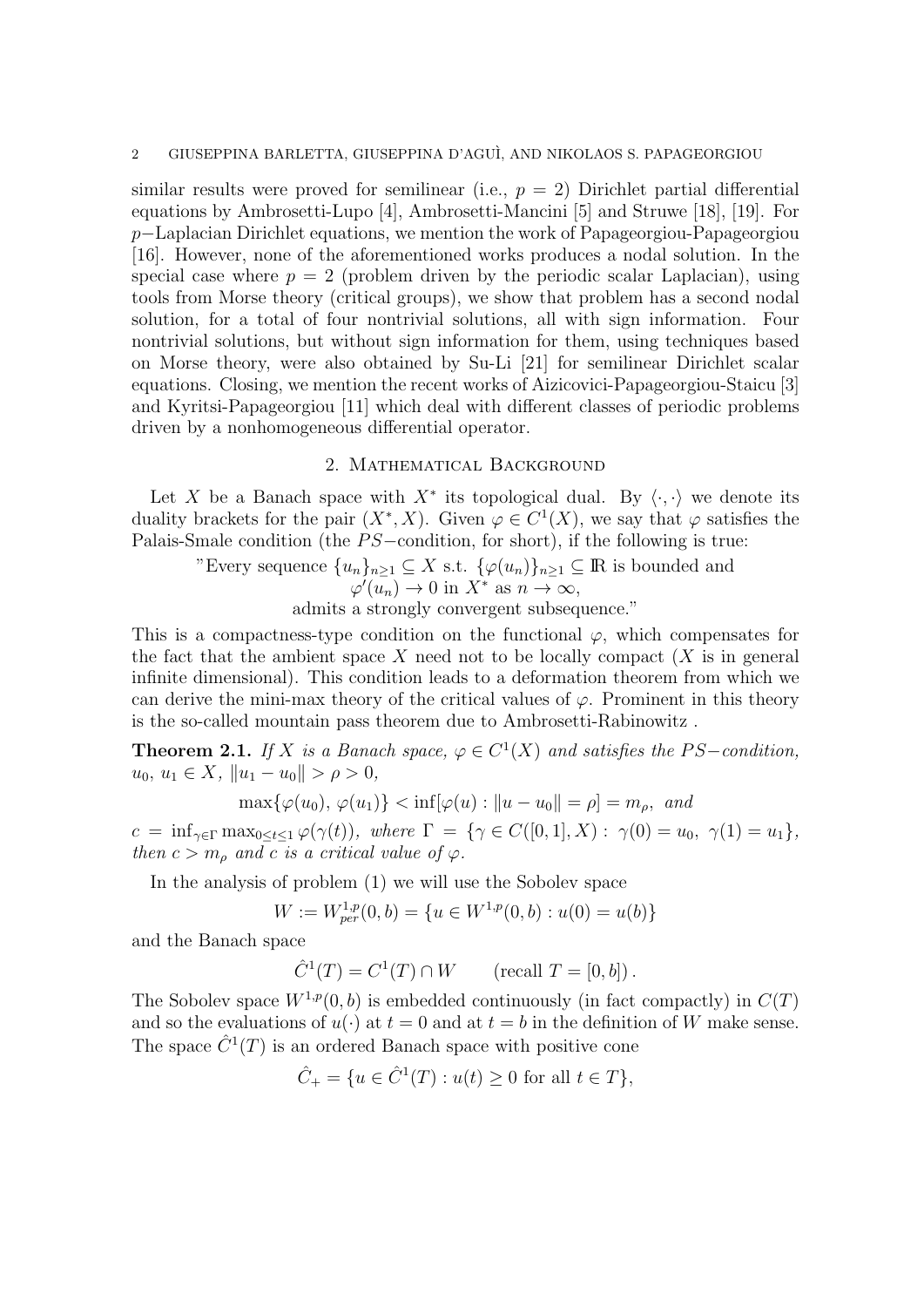which has a nonempty interior given by

$$
int \hat{C}_{+} = \{ u \in \hat{C}_{+} : u(t) > 0 \text{ for all } t \in T \}.
$$

In what follows, by  $\|\cdot\|$  we denote the norm on the Sobolev space W, that is

$$
||u|| = [||u||_p^p + ||u'||_p^p]^{\frac{1}{p}}
$$
 for all  $u \in W$ .

The hypotheses on the map  $a(\cdot)$  involved in the differential operator are the following.  $H(a): a:(0,\infty) \to (0,\infty)$  is a C<sup>1</sup>-function such that

(i)  $x \to a(x)x$  is strictly increasing on  $(0, \infty)$ ,  $a(x)x \to 0^+$  as  $x \to 0^+$  and

$$
\lim_{x \to 0^+} \frac{a'(x)x}{a(x)} = c > -1 ;
$$

(ii) there exist  $\hat{c} > 0$  and  $1 < p < \infty$  s.t.

$$
|a(|x|)x| \le \hat{c}(1+|x|^{p-1}) \quad \text{for all } x \in \mathbb{R};
$$

(iii) there exists  $c_0 > 0$  s.t.

$$
a(|x|)x^2 \ge c_0|x|^p
$$
 for all  $x \in \mathbb{R}$ ;

(iv) if  $G_0(x) = \int_0^x a(s)sds$  for all  $x \ge 0$ , then

$$
pG_0(x) - a(x)x^2 \ge 0 \text{ for all } x \ge 0
$$

and there exists  $q \in (1, p]$  s.t.

$$
x \to G_0\left(x^{\frac{1}{q}}\right)
$$
 is convex on  $(0, +\infty)$  and  $\lim_{x \to 0^+} \frac{qG_0(x)}{x^q} = \tilde{c} > 0$ .

**Remark 2.1.** Evidently  $G_0(\cdot)$  is strictly convex and strictly increasing on  $(0,\infty)$ . We set

$$
G(x) = G_0(|x|) \text{ for all } x \in \mathbb{R}.
$$

Then G is strictly convex and for  $x \neq 0$  we have

$$
G'(x) = G'_{0}(|x|) = a(|x|)|x| \cdot \frac{x}{|x|} = a(|x|)x.
$$

So,  $G(\cdot)$  is the primitive of the function  $x \to a(|x|)x$ ,  $x \in \mathbb{R}$ . Since  $G(0) = 0$  and  $G(\cdot)$  is convex, we have

$$
G(x) \le a(|x|)x^2 \text{ for all } x \in \mathbb{R}.
$$
 (2)

Then from (2) and hypotheses  $H(a)(ii)$ , (iii), we obtain

$$
\frac{c_0}{p}|x|^p \le G(x) \le c_1(1+|x|^p) \text{ for some } c_1 > 0 \text{ and all } x \in \mathbb{R}.
$$
 (3)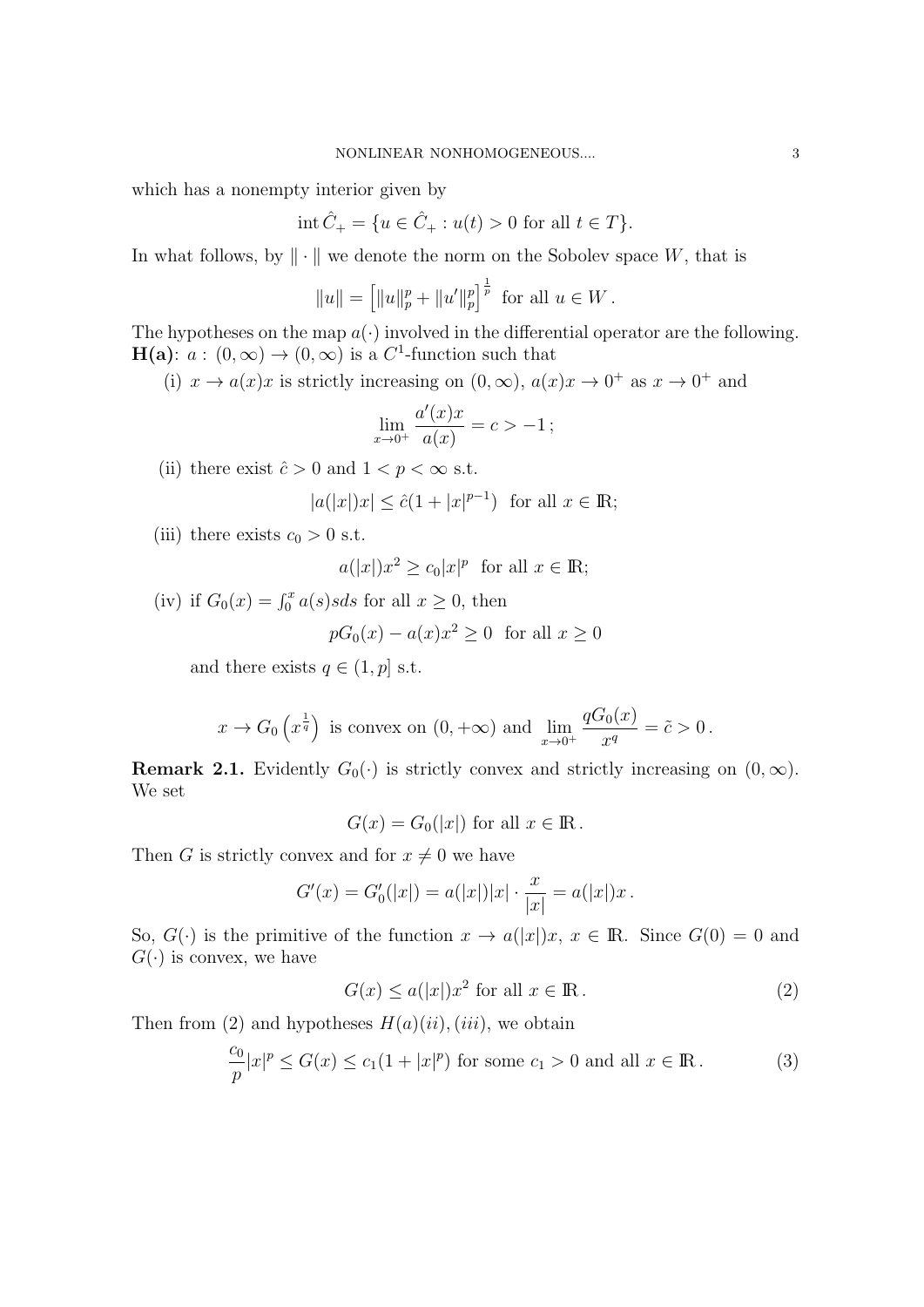Examples. The following functions satisfy hypotheses  $H(a)$  above:

$$
a_1(|x|)x = |x|^{p-2}x \text{ with } 1 < p < +\infty,
$$
  
\n
$$
a_2(|x|)x = |x|^{p-2}x + |x|^{q-2}x \text{ with } 1 < q < p < +\infty,
$$
  
\n
$$
a_3(|x|)x = (1+x^2)^{\frac{p-2}{2}}x \text{ with } 1 < p < +\infty,
$$
  
\n
$$
a_4(|x|)x = |x|^{p-2}x + \frac{|x|^{p-2}x}{1+|x|^p} \text{ with } 1 < p < +\infty.
$$

Corresponding potential (primitive) functions are:

$$
G_1(x) = \frac{1}{p}|x|^p,
$$
  
\n
$$
G_2(x) = \frac{1}{p}x^p + \frac{1}{q}|x|^q,
$$
  
\n
$$
G_3(x) = \frac{1}{p}[(1+x^2)^{\frac{p}{2}} - 1],
$$
  
\n
$$
G_4(x) = \frac{1}{p}|x|^p + \frac{1}{p}\ln(1+|x|^p).
$$

We mention that  $a_1(x)x$  corresponds to the scalar p–Laplacian,  $a_2(x)x$  corresponds to the  $(p, q)$ –differential operator and  $a_3(x)$  corresponds to the generalized scalar p−mean curvature differential operator.

Let  $V: W \to W^*$  be the nonlinear map defined by

$$
\langle V(u), y \rangle = \int_0^b a(|u'|) u' y' dt \text{ for all } u, y \in W.
$$
 (4)

The next result can be found in Motreanu-Motreanu-Papageorgiou [13] (p.405).

**Proposition 2.1.** If hypotheses  $H(a)$  hold and  $V: W \to W^*$  is the nonlinear map defined by (4), then V is of type  $(S)_+$ , that is if  $u_n \rightharpoonup u$  in W and

$$
\limsup_{n \to +\infty} \langle V(u_n), u_n - u \rangle \le 0,
$$

then  $u_n \to u$  in W.

Suppose that  $f_0 : T \times \mathbb{R} \to \mathbb{R}$  is a Carathéodory function s.t.

$$
|f_0(t, x)| \le \alpha(t)(1 + |x|^{r-1})
$$
 for a.a.  $t \in T$ , all  $x \in \mathbb{R}$ 

with  $\alpha \in L^1(T)_+$ ,  $1 < r < +\infty$ . We set  $F_0(t,x) = \int_0^x f_0(t,s)ds$  and consider the  $C^1$ –functional  $\Psi_0: W \to \mathbb{R}$  defined by

$$
\Psi_0(u) = \int_0^b G(u'(t))dt - \int_0^b F_0(t, u(t))dt \text{ for all } u \in W.
$$

The next result relates smooth and Sobolev local minimizers for  $\Psi_0$  and can be found in Aizicovici-Papageorgiou-Staicu [3]. We mention that the first such result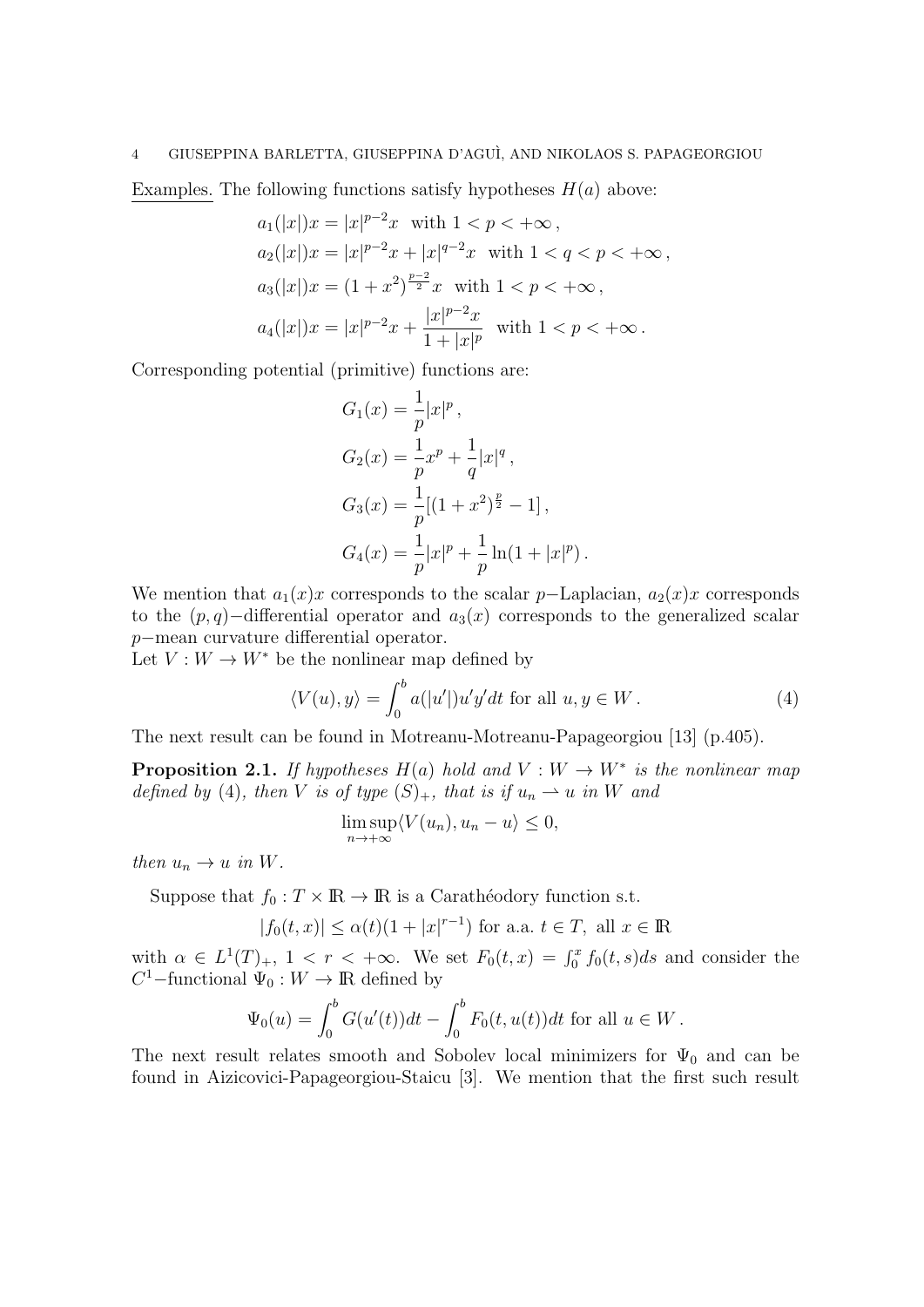was proved by Brezis-Niremberg [7] for functionals defined on  $H_0^1(\Omega)$  ( $\Omega \subseteq \mathbb{R}^N$  a bounded domain).

**Proposition 2.2.** If hypotheses  $H(a)$  hold and  $u_0 \in W$  is a local  $\hat{C}^1(T)$ -minimizer of  $\Psi_0$ , that is there exists  $\rho_0 > 0$  s.t.

$$
\Psi_0(u_0) \le \Psi_0(u_0 + h) \text{ for all } h \in \hat{C}^1(T), \text{ with } ||h||_{\hat{C}^1(T)} \le \rho_0,
$$

then  $u_0 \in \hat{C}^1(T)$  and it is a local W−minimizer of  $\Psi_0$ , that is there exists  $\rho_1 > 0$  s.t.

$$
\Psi_0(u_0) \le \Psi_0(u_0 + h) \text{ for all } h \in W, \text{ with } ||h|| \le \rho_1.
$$

If as before, X is a Banach space and  $\varphi \in C^1(X)$ ,  $c \in \mathbb{R}$ , then we introduce the following sets

$$
\varphi^{c} = \{u \in X : \varphi(u) \le c\}, K_{\varphi} = \{u \in X : \varphi'(u) = 0\} \text{ and } K_{\varphi}^{c} = \{u \in K_{\varphi} : \varphi(u) = c\}.
$$

If  $Y_2 \subseteq Y_1 \subseteq X$ , then for every integer  $k \geq 0$ , by  $H_k(Y_1, Y_2)$  we denote the  $k^{th}$ -relative singular homology group with integer coefficients. The critical groups of  $\varphi$  at an isolated critical point  $u_0 \in X$  with  $\varphi(u_0) = c$  (that is  $u_0 \in K_{\varphi}^c$ ), are defined by

$$
C_k(\varphi, u_0) = H_k(\varphi^c \cap \mathcal{U}, \varphi^c \cap \mathcal{U} \setminus \{u_0\}), \text{ for all } k \ge 0.
$$

Here U is a neighborhood of  $u_0$  such that  $K_{\varphi} \cap \varphi^c \cap U = \{u_0\}$ . The excision property of singular homology, implies that the above definition is independent of the particular choice of neighborhood  $\mathcal{U}$ .

Suppose that  $\varphi$  satisfies the PS-condition and  $-\infty < \inf \varphi(K_{\varphi})$ . Let  $c < \inf \varphi(K_{\varphi})$ . The critical groups of  $\varphi$  at infinity are defined by

$$
C_k(\varphi,\infty) = H_k(X,\varphi^c)
$$
 for all  $k \ge 0$ .

The second deformation theorem (see, for example Gasinski-Papageorgiou [10], p.628), implies that the above definition is independent of the particular choice of the level  $c < \inf \varphi(K_{\varphi}).$ 

Suppose that  $K_{\varphi}$  is finite. We introduce the following quantities:

$$
M(t, u) = \sum_{k \ge 0} rank C_k(\varphi, u)t^k \text{ for all } t \in \mathbb{R}, \text{ all } u \in K_{\varphi},
$$
  

$$
P(t, \infty) = \sum_{k \ge 0} rank C_k(\varphi, \infty)t^k \text{ for all } t \in \mathbb{R}.
$$

The Morse relation says that

$$
\sum_{u \in K_{\varphi}} M(t, u) = P(t, \infty) + (1 + t)Q(t),
$$
\n(5)

where  $Q(t) = \sum_{k\geq 0} \beta_k t^k$  is a formal series in  $t \in \mathbb{R}$ , with nonnegative integer coefficients.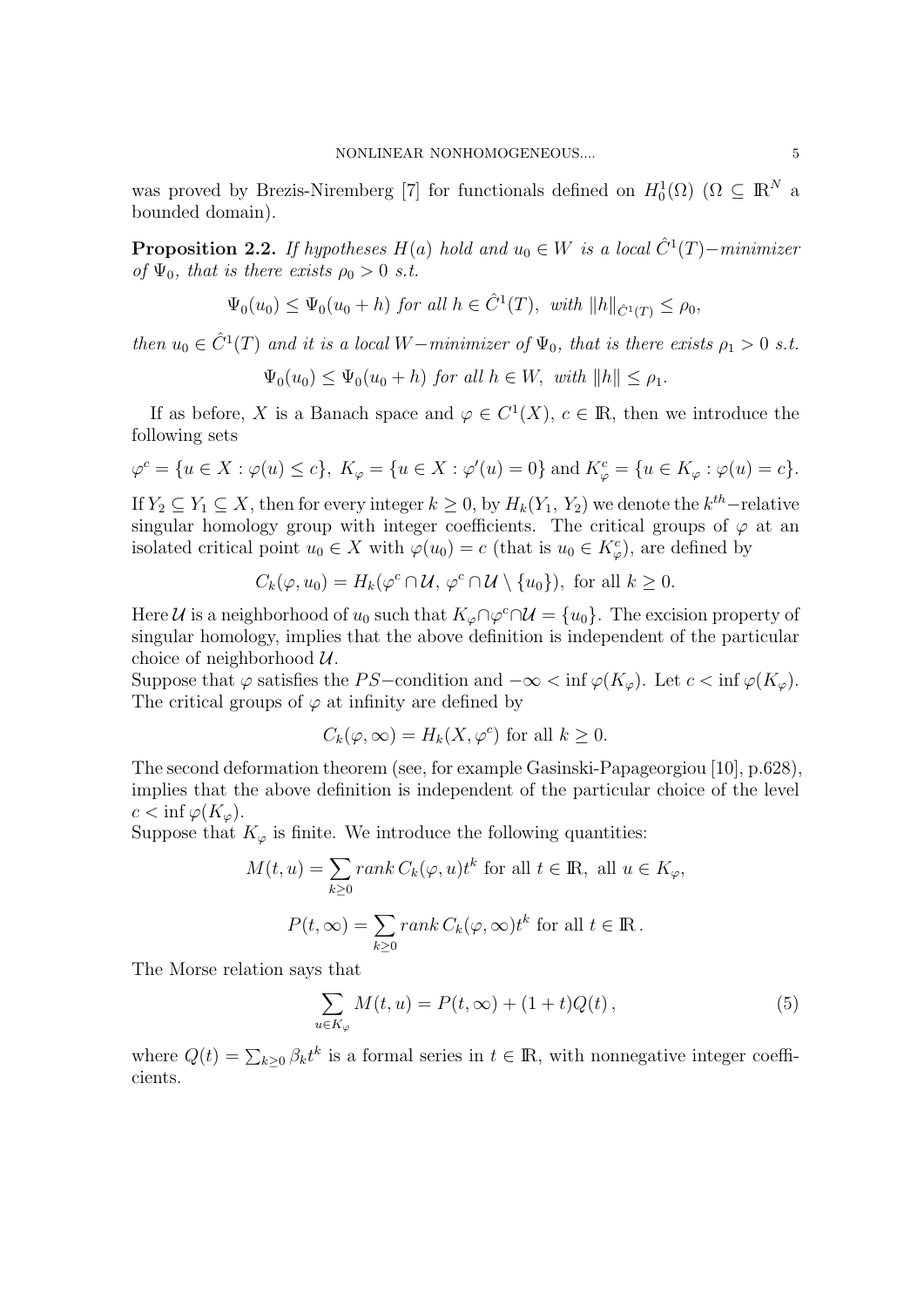Finally, we fix our notations in this paper. Given  $x \in \mathbb{R}$  we set  $x^{\pm} = \max\{\pm x, 0\}.$ Then for every  $u \in W$ , we define  $u^{\pm}(\cdot) = u(\cdot)^{\pm}$ . We have

$$
u = u^{+} - u^{-}
$$
,  $|u| = u^{+} + u^{-}$  and  $u^{\pm}$ ,  $|u| \in W$ .

Given a measurable function  $h: T \times \mathbb{R} \to \mathbb{R}$  (for example a Carathéodory function), we set

$$
N_h(u)(\cdot) = h(\cdot, u(\cdot))
$$
 for all  $u \in W$ 

(the Nemytskii or superposition operator corresponding to h). By  $|\cdot|_1$  we denote the Lebesgue measure on IR.

#### 3. Solutions of constant sign

In this section, we produce two nontrivial solutions of constant sign (one positive and the other negative) for problem (1). The hypotheses on the reaction  $f(t, x)$  are the following (here  $q \in (1, p]$  is as in hypothesis  $H(a)(iv)$ ).

 $H_1: f: T \times \mathbb{R} \to \mathbb{R}$  is a Caratheodory function s.t.  $f(t, 0) = 0$  for a.a.  $t \in T$  and (i) for every  $\rho > 0$  there exists  $\alpha_{\rho} \in L^{\infty}(T)$  s.t.

$$
|f(t,x)| \leq \alpha_{\rho}(t)
$$
 for a.a.  $t \in T$ , all  $|x| \leq \rho$ ;

- (ii)  $\lim_{x\to\pm\infty}\frac{f(t,x)}{|x|^{p-2}x}$  $\frac{f(t,x)}{|x|^{p-2}x} = -\infty$  uniformly for a.a.  $t \in T$ ;
- (iii) there exists  $\eta \in L^{\infty}(T)$ ,  $\eta(t) \geq 0$  a.e. on  $T$ ,  $\eta \neq 0$  s.t.

$$
\eta(t) \le \liminf_{x \to 0} \frac{f(t, x)}{|x|^{q-2}x}
$$
 uniformly for a.a.  $t \in T$ ;

(iv) for every 
$$
\rho > 0
$$
 there exists  $\xi_{\rho} > 0$  s.t.

$$
f(t, -\rho) - \xi_{\rho}\rho^{p-1} \le f(t, -x) - \xi_{\rho}|x|^{p-1} \le 0 \le f(t, x) + \xi_{\rho}|x|^{p-1} \le f(t, \rho) + \xi_{\rho}\rho^{p-1}
$$
  
for all  $x \in [0, \rho]$ , for all  $t \in T$ .

**Remark 3.1.** Hypothesis  $H_1(iv)$  is weaker than the more common: for every  $\rho > 0$ there exists  $\xi_{\rho} > 0$  s.t.  $x \to f(t, x) + \xi_{\rho} |x|^{p-2}x$  is not decreasing for all  $x \in [-\rho, \rho],$ for all  $t \in T$ . In fact if the latter holds true then  $H_1(iv)$  is satisfied, but the converse is no longer true. Take for instance  $p = 3$ ,  $q = 2$  and

$$
f(x) = \begin{cases} -x^3 - 8 & \text{if } x < -2, \\ \sqrt{-x - 1} - 1 & \text{if } -2 \le x < -1, \\ x & \text{if } -1 \le x \le 1, \\ -\sqrt{x - 1} + 1 & \text{if } 1 \le x < 2, \\ -x^3 + 8 & \text{if } x > 2. \end{cases}
$$

Then f satisfies hypotheses  $H_1$  but if we take  $\rho \in (1,2)$  then for all  $\xi > 0$  the function  $x \to f(t, x) + \xi |x|x$  has at least a point of minimum  $x_{\rho} \in [-\rho, \rho]$ , so it is not non decreasing.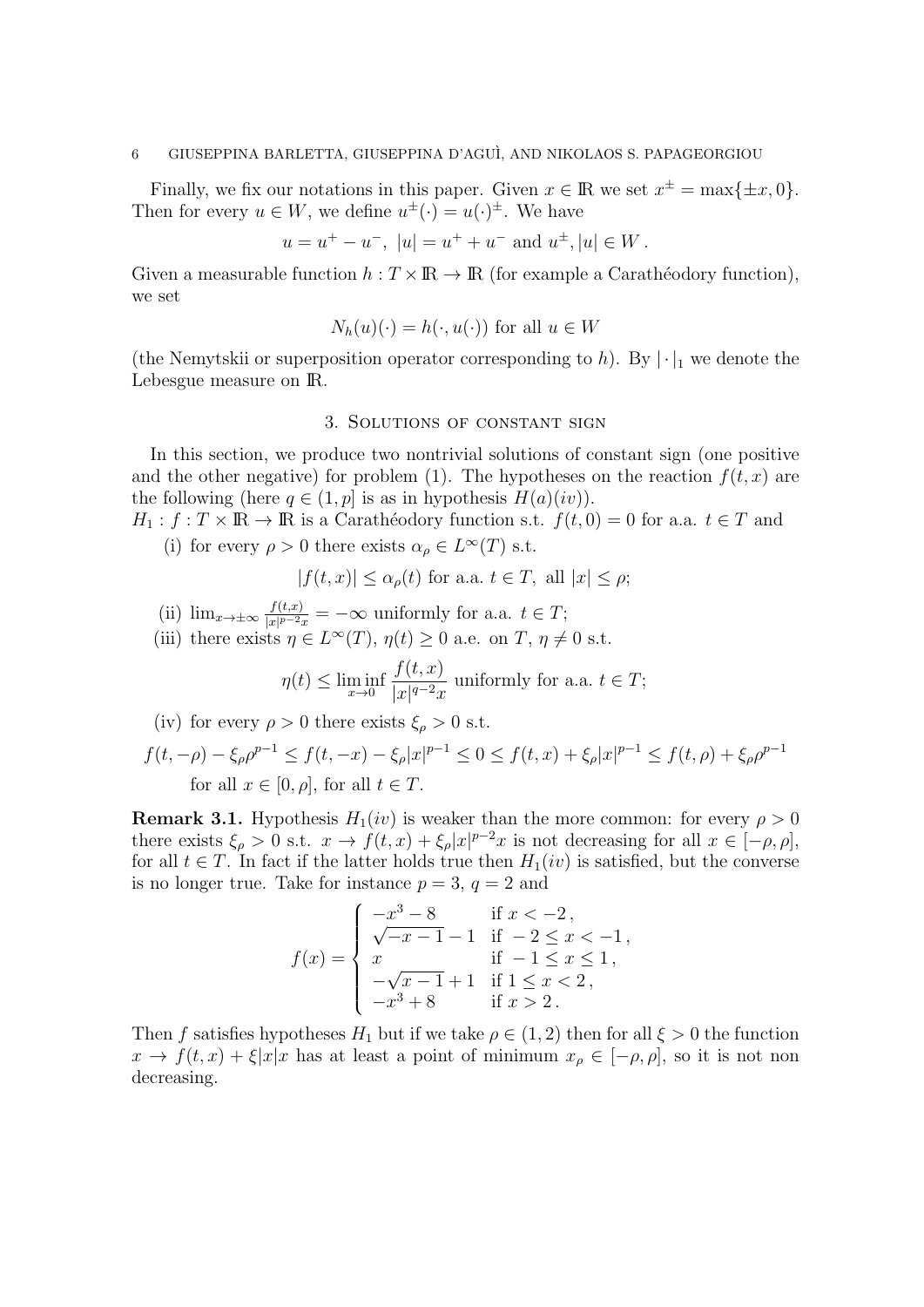We stress that  $f(t, \cdot)$  does not satisfy any global growth condition. Only that  $-f(t, \cdot)$ near  $\pm \infty$  growths faster then  $|x|^{p-2}x$  ((p – 1)-superlinearity, see  $H_1(ii)$ ). This condition implies that we can find  $M_1 > 0$  s.t.

$$
f(t, x)x \le -1 < 0
$$
 for a.a  $t \in T$ , all  $|x| \ge M_1$ . (6)

Based on this observation, we choose  $\xi > M_1$  and we have

$$
0 = V(\xi) \ge N_f(\xi) \text{ in } W^* \tag{7}
$$

$$
0 = V(-\xi) \le N_f(-\xi) \text{ in } W^* \,. \tag{8}
$$

We consider the following ordered intervals in  $W^{1,p}(0, b)$ 

$$
[0,\xi] = \{ u \in W^{1,p}(0,b) : 0 \le u(t) \le \xi \text{ for all } t \in T \}
$$

$$
[-\xi, 0] = \{ u \in W^{1, p}(0, b) : -\xi \le u(t) \le 0 \text{ for all } t \in T \}.
$$

Then we introduce the following truncations-perturbations of  $f(t, \cdot)$ 

$$
k_{+}(t,x) = \begin{cases} 0 & \text{if } x < 0\\ f(t,x) + x^{p-1} & \text{if } 0 \le x \le \xi\\ f(t,\xi) + \xi^{p-1} & \text{if } \xi < x \end{cases}
$$
(9)

and 
$$
k_{-}(t,x) = \begin{cases} f(t,-\xi) + |\xi|^{p-2}\xi & \text{if } x < -\xi \\ f(t,x) + |x|^{p-2}x & \text{if } -\xi \le x \le 0 \\ 0 & \text{if } 0 < x \end{cases}
$$
 (10)

Both are Carathéodory functions. We set  $K_{\pm}(t, x) = \int_0^x k_{\pm}(t, s)ds$  and consider the  $C^1$ –functionals  $\hat{\varphi}_\pm : W \to \mathbb{R}$  defined by

$$
\hat{\varphi}_{\pm}(u) = \int_0^b G(u'(t))dt + \frac{1}{p}||u||_p^p - \int_0^b K_{\pm}(t, u(t))dt \text{ for all } u \in W.
$$

Also let  $\varphi : W \to \mathbb{R}$  be the energy functional for problem (1) defined by

$$
\varphi(u) = \int_0^b G(u'(t))dt - \int_0^b F(t, u(t))dt \text{ for all } u \in W,
$$

where  $F(t, x) = \int_0^x f(t, s)ds$ . Evidently  $\varphi \in C^1(W)$ .

**Proposition 3.1.** If hypotheses  $H(a)$  and  $H_1$  hold, then problem (1) has at least two nontrivial constant sign solutions

 $u_0 \in \text{int}_{\hat{C}^1(T)}[0,\xi], v_0 \in -\text{int}_{\hat{C}^1(T)}[-\xi,0]$ 

both local minimizers of the energy functional  $\varphi$ .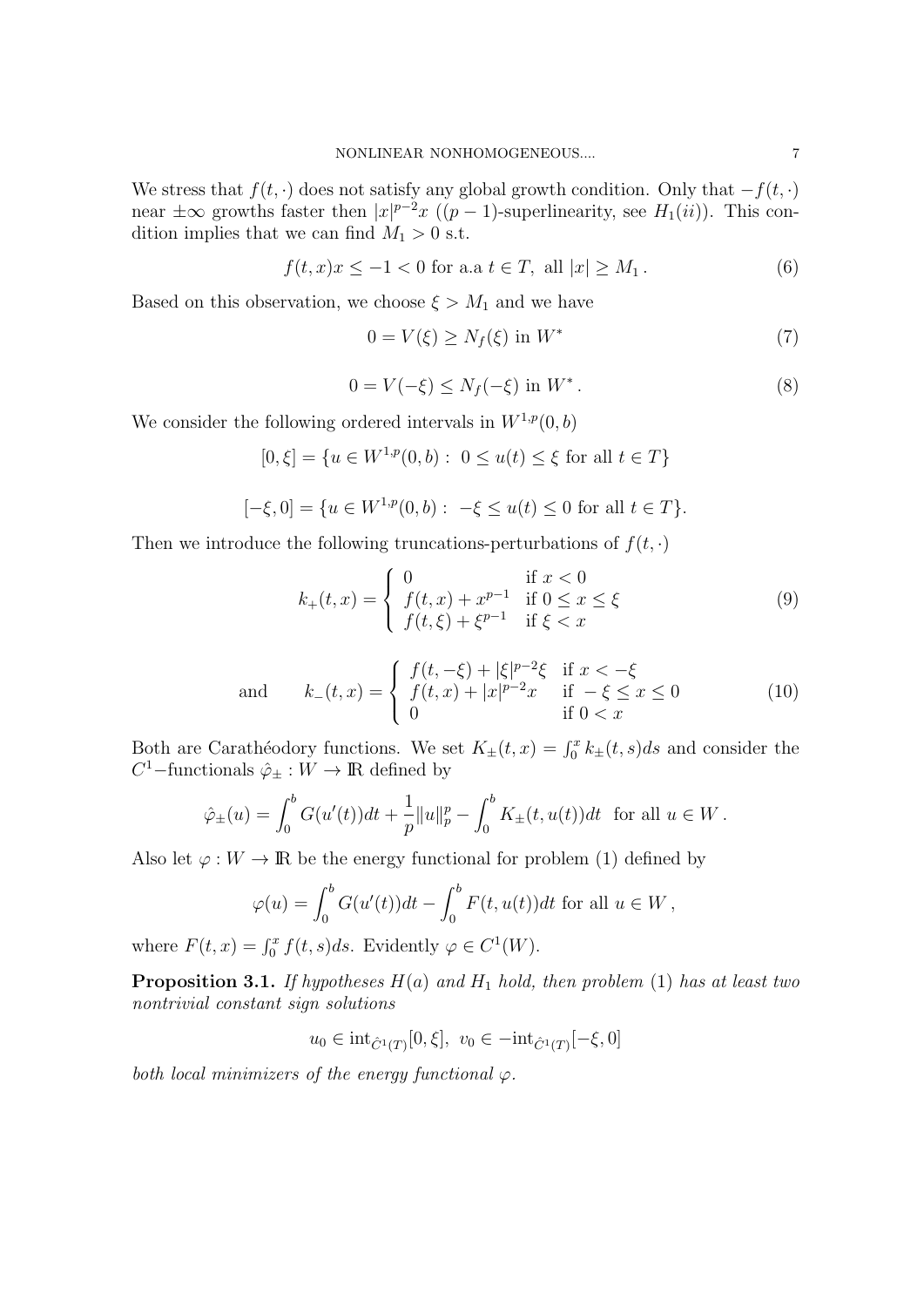Proof. First we produce the positive solution.

From (9) it is clear that the functional  $\hat{\varphi}_+$  is coercive. Moreover, using the Sobolev embedding theorem, we see that  $\hat{\varphi}_+$  is sequentially weakly lower semicontinuous. So, by the Weierstrass theorem, we can find  $u_0 \in W$  s.t.

$$
\hat{\varphi}_+(u_0) = \min[\hat{\varphi}_+(u) : u \in W]. \tag{11}
$$

Note that hypothesis  $H_1(iii)$  implies that given  $\varepsilon > 0$ , we can find  $\delta = \delta(\varepsilon) > 0$  s.t.

$$
F(t,x) \ge \frac{1}{q}(\eta(t) - \varepsilon)|x|^q \text{ for a.a. } t \in T, \text{ all } |x| \le \delta.
$$
 (12)

So, if  $\beta \in [0, \delta]$ , then (see (9) and (12))

$$
\hat{\varphi}_{+}(\beta) = -\int_0^b F(t,\beta)dt \leq \frac{\beta^q}{q} \left[ -\int_0^b \eta(t)dt + \varepsilon b \right].
$$

Choosing  $\varepsilon \in$  $\sqrt{ }$ 0, 1 b  $\int^b$  $\int_0^b \eta(t)dt$  (see hypothesis  $H_1(iii)$ ), we see that  $\hat{\varphi}_{+}(\beta) < 0$ , so, using also (11), we have

$$
\hat{\varphi}_+(u_0) < 0 = \hat{\varphi}_+(0)
$$
, hence  $u_0 \neq 0$ .

From (11) we have  $\hat{\varphi}'_+(u_0) = 0$ , that is

$$
V(u_0) + |u_0|^{p-2}u_0 = N_{k_+}(u_0).
$$
\n(13)

On (13) we act with  $-u_0^- \in W$ . Then, from (9)

$$
\int_0^b a(|(u_0^-)'|)((u_0^-)')^2 dt + ||u_0^-||_p^p = 0,
$$

so, using hypothesis  $H(a)(iii)$ , we deduce

$$
c_0 \|(u_0^-)'\|_p^p + \|u_0^-\|_p^p \le 0
$$
, so  $||u_0^-|| = 0$ ,

hence  $u_0 \geq 0$  and  $u_0 \neq 0$ .

Also on (13) we act with  $(u_0 - \xi)^+ \in W$ . Then, from (9), (7) and the fact that  $V(\xi)=0$ 

$$
\langle V(u_0), (u_0 - \xi)^+ \rangle + \int_0^b u_0^{p-1} (u_0 - \xi)^+ dt = \int_0^b [f(t, \xi) + \xi^{p-1}] (u_0 - \xi)^+ dt
$$
  

$$
\leq \int_0^b \xi^{p-1} (u_0 - \xi)^+ dt = \langle V(\xi), (u_0 - \xi)^+ \rangle + \int_0^b \xi^{p-1} (u_0 - \xi)^+ dt,
$$

so,

$$
\langle V(u_0) - V(\xi), (u_0 - \xi)^+ \rangle + \int_0^b (u_0^{p-1} - \xi^{p-1})(u_0 - \xi)^+ dt \le 0,
$$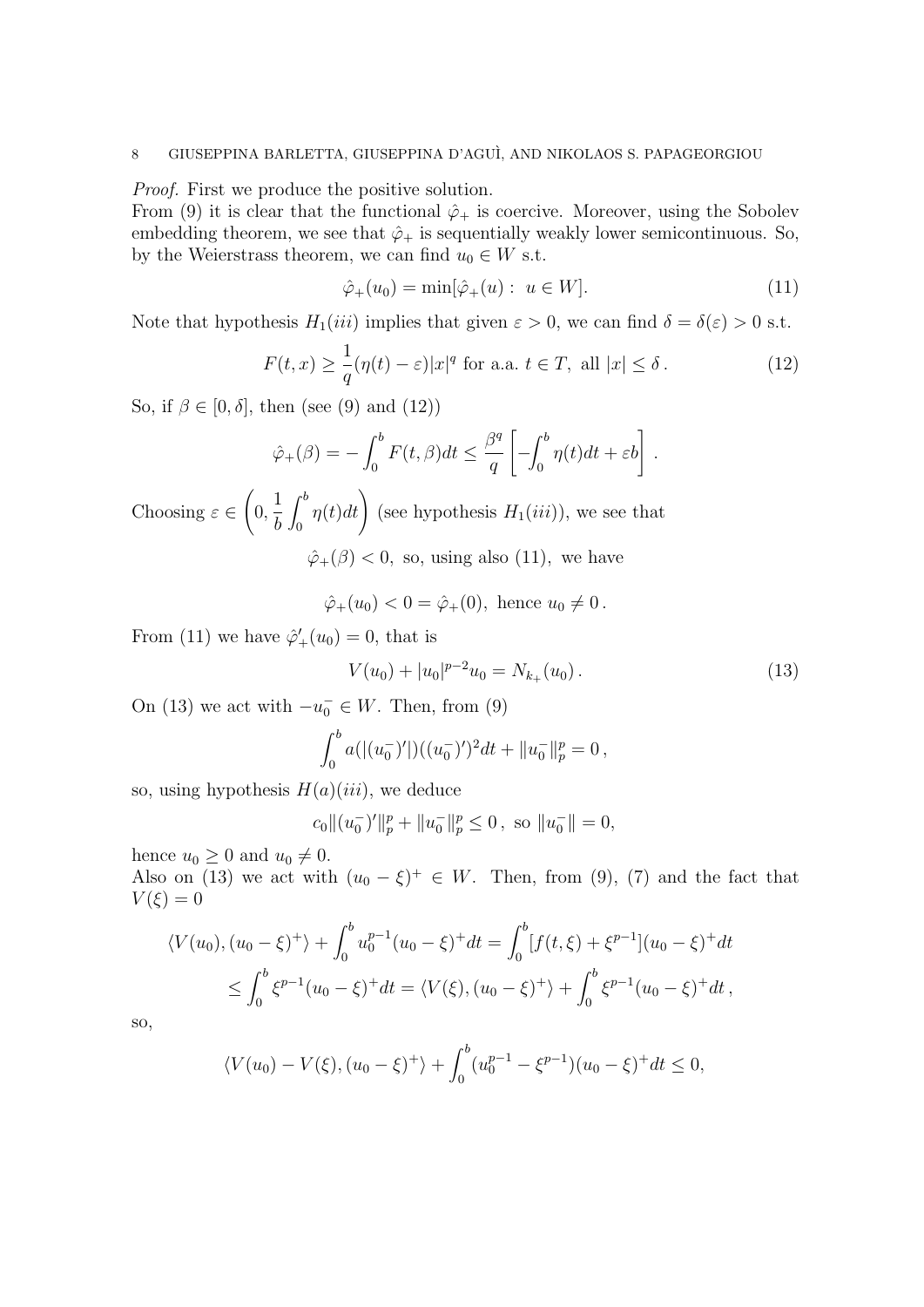hence  $|\{u_0 > \xi\}|_1 = 0$  and so  $u_0 \leq \xi$ .

Therefore we have proved that  $u_0 \in [0, \xi] \setminus \{0\}$ . Then (see (9)) (13) becomes

$$
V(u_0) = N_f(u_0), \text{ hence } -(a(|u'_0(t)|)u'_0(t))' = f(t, u_0(t)) \text{ a.e. on } T,
$$

and from [3] we infer

$$
u(0) = u(b), \ u'(0) = u'(b),
$$

so  $u_0$  is a nontrivial positive solution of (1) belonging to  $\hat{C}_+ \setminus \{0\}$ . Let  $\rho = ||u_0||_{\infty}$ and let  $\xi_{\rho} > 0$  be as in  $H_1(iv)$ . Then

$$
- (a(|u'_0(t)|)u'_0(t))' + \xi_\rho u_0(t)^{p-1} = f(t, u_0(t)) + \xi_\rho u_0(t)^{p-1} \ge 0
$$
 a.e. on T,

so

$$
(a(|u'_0(t)|)u'_0(t))' \le \xi_\rho u_0(t)^{p-1} \text{ a.e. on } T.
$$

From the strong maximum principle of Pucci-Serrin [17] (p.111), we have  $u_0(t) > 0$ for all  $t \in (0, b)$ . Invoking the boundary point theorem of Pucci-Serrin [17] (p.120), we conclude that

$$
u_0 \in \text{int} \,\hat{C}_+ \,. \tag{14}
$$

Let  $\delta' > 0$  and set  $u_{\delta'}(t) = u_0(t) + \delta'$ . Then  $u_{\delta'} \in \text{int } \hat{C}_{+}$ . Let  $\rho = \xi$  and let  $\xi_{\rho} > 0$ be as in  $H_1(iv)$ . Since  $u_0(t) \leq \xi$  for all  $t \in T$  we can use  $H_1(iv)$ , while our choice of  $\xi$  guarantees (see (6)) that  $f(t,\xi) < 0$  for a.a.  $t \in T$ . Hence, we can find  $c(\delta') \to 0^+$ as  $\delta' \rightarrow 0^+$  such that

$$
- (a(|u'_{\delta'}|)u'_{\delta'})' + \xi_{\rho}u_{\delta'}^{p-1} \le -(a(|u'_{0}|)u'_{0})' + \xi_{\rho}u_{0}^{p-1} + c(\delta') =
$$
  

$$
f(t, u_{0}) + \xi_{\rho}\xi^{p-1} + c(\delta') \le \xi_{\rho}\xi^{p-1} \text{ for } \delta' \text{ small enough, hence}
$$

$$
\xi - u_0 \in \operatorname{int} \hat{C}_+ \,. \tag{15}
$$

From (14) and (15) we conclude that

$$
u_0 \in \text{int}_{\hat{C}^1(T)}[0,\xi].
$$
\n(16)

Note that (9) yields  $\hat{\varphi}_{+|[0,\xi]} = \varphi_{|[0,\xi]}$ , so (16) guarantees that  $u_0$  is a local  $C^1(T)$ minimizer of  $\varphi$ , hence (see Proposition 2.2) also a local W−minimizer of  $\varphi$ . In a similar fashion, working with  $\hat{\varphi}$  and using this time (10), we produce a second nontrivial constant sign solution  $v_0 \in \text{int}_{\hat{C}^1(T)}[-\xi, 0]$  which is a local minimizer of the functional  $\varphi$ .

In fact, we can produce extremal nontrivial constant sign solutions, that is the smallest positive solution and the biggest negative solution. We will need them in the next section in order to generate a nodal (sign changing) solution.

To this end, note that by virtue of hypotheses  $H_1(i)$ ,  $(iii)$ , given  $\varepsilon > 0$  and  $r > p$ , we can find  $c_2 = c_2(\varepsilon, r) > 0$  such that

$$
f(t,x) \ge (\eta(t) - \varepsilon)|x|^q - c_2|x|^r \text{ for a.a. } t \in T, \text{ all } |x| \le \xi. \tag{17}
$$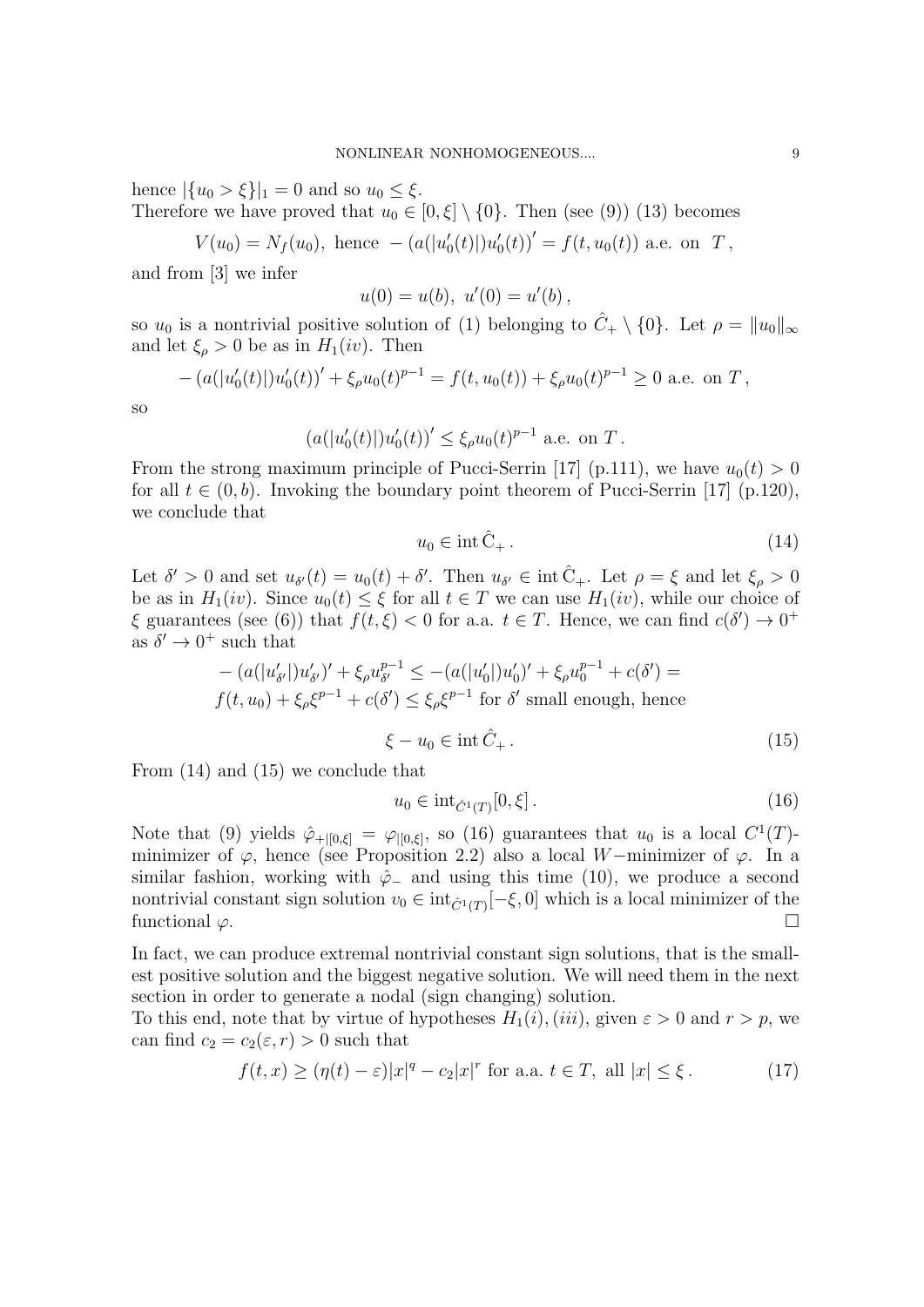This unilateral growth estimate on  $f(t, \cdot)$ , leads the following auxiliary nonlinear periodic problem

$$
\begin{cases}\n-(a(|u'(t)|)u'(t))' = (\eta(t) - \varepsilon)|u(t)|^{q-2}u(t) - c_2|u(t)|^{r-2}u(t) \text{ a.e. on } T, \\
u(0) = u(b), u'(0) = u'(b).\n\end{cases}
$$
\n(18)

**Proposition 3.2.** If hypotheses  $H(a)$  hold, then problem (18) has a positive solution  $\tilde{u} \in \text{int} \, \hat{C}_{+}$  and since (18) is odd,  $\tilde{v} = -\tilde{u} \in -\text{int} \, \hat{C}_{+}$  is the unique negative solution of (18).

Proof. First we establish the existence of a nontrivial positive solution for problem (18). So, let  $\Psi_+ : W \to \mathbb{R}$  be the  $C^1$ -functional defined by

$$
\Psi_{+}(u) = \int_{0}^{b} G(u')dt + \frac{1}{p}||u||_{p}^{p} + \frac{c_{2}}{r}||u^{+}||_{r}^{r} - \frac{1}{q}\int_{0}^{b} (\eta(t) - \varepsilon)(u^{+}(t))^{q}dt - \frac{1}{p}||u^{+}||_{p}^{p}
$$

for all  $u \in W$ .

Put  $c_3 = ||\eta||_{\infty}$ . Because  $p < r$ , we can find  $c_4 > 0$  such that

$$
\Psi_{+}(u) \geq \frac{c_{0}}{p} \|u\|_{p}^{p} + \frac{c_{2}}{r} \|u^{+}\|_{r}^{r} - \frac{c_{3}}{q} \|u^{+}\|_{q}^{q} - \frac{1}{p} \|u^{+}\|_{p}^{p}
$$
\n
$$
\geq \frac{c_{0}}{p} \|u\|_{p}^{p} + \left[\frac{c_{2}}{r} \|u^{+}\|_{r}^{r-p} - c_{4}\right] \|u^{+}\|_{r}^{p} - \frac{c_{3}}{q} \|u^{+}\|_{q}^{q}.
$$
\n(19)

Since  $q \leq p \leq r$ , from (19) we infer that  $\Psi_{+}$  is coercive. Also, via the Sobolev embedding theorem, we see that  $\Psi_+$  is sequentially weakly lower semicontinuous. So, by the Weierstrass theorem, we can find  $\tilde{u} \in W$  s.t.

$$
\Psi_{+}(\tilde{u}) = \min[\Psi_{+}(u): u \in W]. \tag{20}
$$

Let  $\theta \in (0,\infty)$ . We have

$$
\Psi_+(\theta) = \frac{c_2 \theta^r}{r} b - \frac{\theta^q}{q} \int_0^b (\eta(t) - \varepsilon) dt = \frac{c_2 \theta^r}{r} b - \frac{\theta^q}{q} \left[ \int_0^b \eta(t) dt - \varepsilon b \right].
$$

Choosing  $\varepsilon \in \left(0, \frac{1}{b}\right)$  $\frac{1}{b} \int_0^b \eta(t) dt$  and recalling that  $q < r$ , we see that for  $\theta \in (0, 1)$  small we will have

 $\Psi_+(\theta) < 0$ , and so, from (20)  $\Psi_+(\tilde{u}) < 0 = \Psi_+(0)$ , hence  $\tilde{u} \neq 0$ .

From (20) we know  $\Psi'_{+}(\tilde{u}) = 0$ , that is

$$
V(\tilde{u}) + |\tilde{u}|^{p-2}\tilde{u} = (\eta(t) - \varepsilon)(\tilde{u}^+)^{q-1} - c_2(\tilde{u}^+)^{r-1} + (\tilde{u}^+)^{p-1}.
$$
 (21)

On (21) we act with  $-\tilde{u}^- \in W$ . Then

$$
\langle V(\tilde{u}), -\tilde{u}^-\rangle + \|\tilde{u}^-\|_p^p = 0,
$$

so, using hypothesis  $H(a)(iii)$  we deduce

$$
c_0\|(\tilde u^-)'\|_p^p+\|\tilde u^-\|_p^p\leq 0\,,\,\,\text{so}\,\,\tilde u\geq 0,\,\,\tilde u\neq 0\,.
$$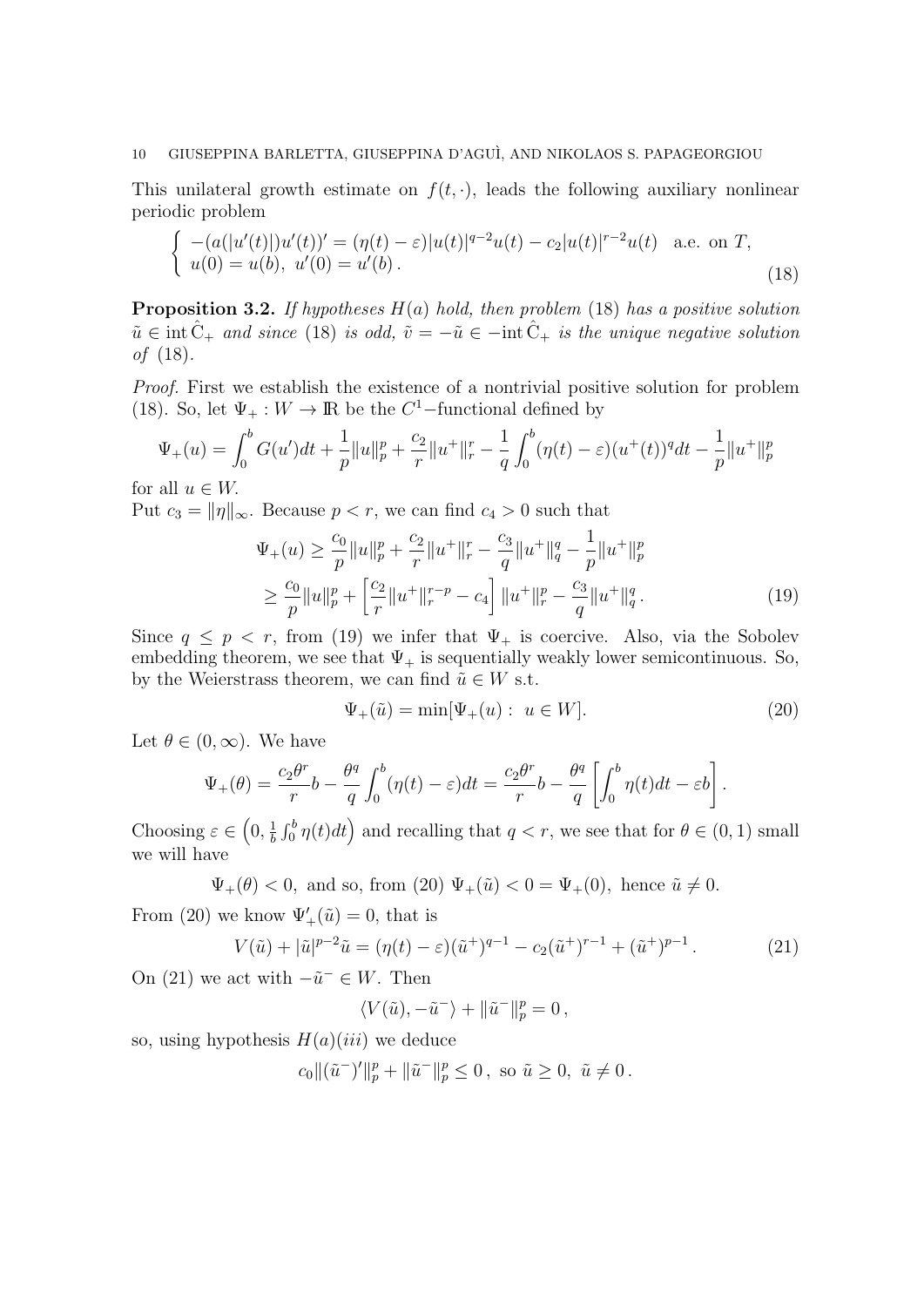So (21) becomes

$$
V(\tilde{u}) = (\eta(t) - \varepsilon)\tilde{u}^{q-1} - c_2\tilde{u}^{r-1},
$$
 that is

$$
- (a(|\tilde{u}'(t)|)\tilde{u}'(t))' = (\eta(t) - \varepsilon)\tilde{u}(t)^{q-1} - c_2\tilde{u}(t)^{r-1} \text{ a.e. on } T,
$$

and from [3] we infer

$$
\tilde{u}(0) = \tilde{u}(b), \ \tilde{u}'(0) = \tilde{u}'(b)
$$

so  $\tilde{u} \in \hat{C}_+ \setminus \{0\}$  solves the auxiliary problem (18). We have

$$
(a(|\tilde{u}'(t)|)\tilde{u}'(t))' \le c_2 \|\tilde{u}\|_{\infty}^{r-p} \tilde{u}(t)^p
$$
 a.e. in T,

so, by using the results of Pucci-Serrin [17],  $\tilde{u} \in \text{int} \hat{C}_{+}$ . Next we show that in fact  $\tilde{u} \in \text{int } \hat{C}_+$  is the unique positive solution of (18). To this end, let  $\gamma_+ : L^q(T) \to \overline{\mathbb{R}} =$  $\mathbb{R} \cup \{+\infty\}$  be the integral functional defined by

$$
\gamma_{+}(u) = \begin{cases} \int_{0}^{b} G\left((u^{1/q})'\right) dt & \text{if } u^{1/q} \in W, \ u \ge 0\\ +\infty & \text{otherwise.} \end{cases}
$$

Let  $u_1, u_2 \in \text{dom}\gamma_+ = \{u \in L^q(T) : \gamma_+(u) < +\infty\}$ . We set  $v_1 = u_1^{1/q}$  $v_1^{1/q}$ ,  $v_2 = u_2^{1/q}$  and for  $s \in [0,1]$  we define

$$
v = ((1 - s)u_1 + su_2)^{1/q}.
$$

Using Lemma 1 of Diaz-Saa [8], we have

$$
|v'(t)| \le [(1-s)|v'_1(t)|^q + s|v'_2(t)|^q]^{1/q} \text{ for a.a. } t \in T.
$$

Using the monotonicity of  $G_0$  and hypothesis  $H(a)(iv)$  we get

 $G_0(|v'(t)|) \leq G_0 ((1-s)|v'_1(t)|^q + s|v'_2(t)|^q)^{1/q} \leq (1-s)G_0(|v'_1(t)|) + sG_0(|v'_2(t)|)$  for a.a.  $t \in T$ . Therefore

$$
G(v'(t)) \le (1 - s)G(v'_1(t)) + sG(v'_2(t))
$$
 for a.a.  $t \in T$ ,

so  $\gamma_+$  is convex. Also, via Fatou's lemma, we have that  $\gamma_+$  is lower semicontinuous. Let  $u, v$  be two positive solutions of problem (18). From the first part of the proof we know that  $u, v \in \text{int } \hat{C}_+$ . Then for any  $h \in \hat{C}^1(T)$  and for  $|\lambda| \leq 1$  small, we have

 $u^q + \lambda h \in \text{dom}\gamma_+ \text{ and } v^q + \lambda h \in \text{dom}\gamma_+.$ 

So,  $\gamma_+$  is Gâteaux differentiable at  $u^q$ ,  $v^q$  in the direction h and using the chain rule and the density of  $\hat{C}^1(T)$  in W, we obtain

$$
\gamma'_+(u^q)(h) = \frac{1}{q} \int_0^b \frac{-(a(|u'|)u')'}{u^{q-1}} h dt \text{ and}
$$
  

$$
\gamma'_+(v^q)(h) = \frac{1}{q} \int_0^b \frac{-(a(|v'|)v')'}{v^{q-1}} h dt \text{ for all } h \in W.
$$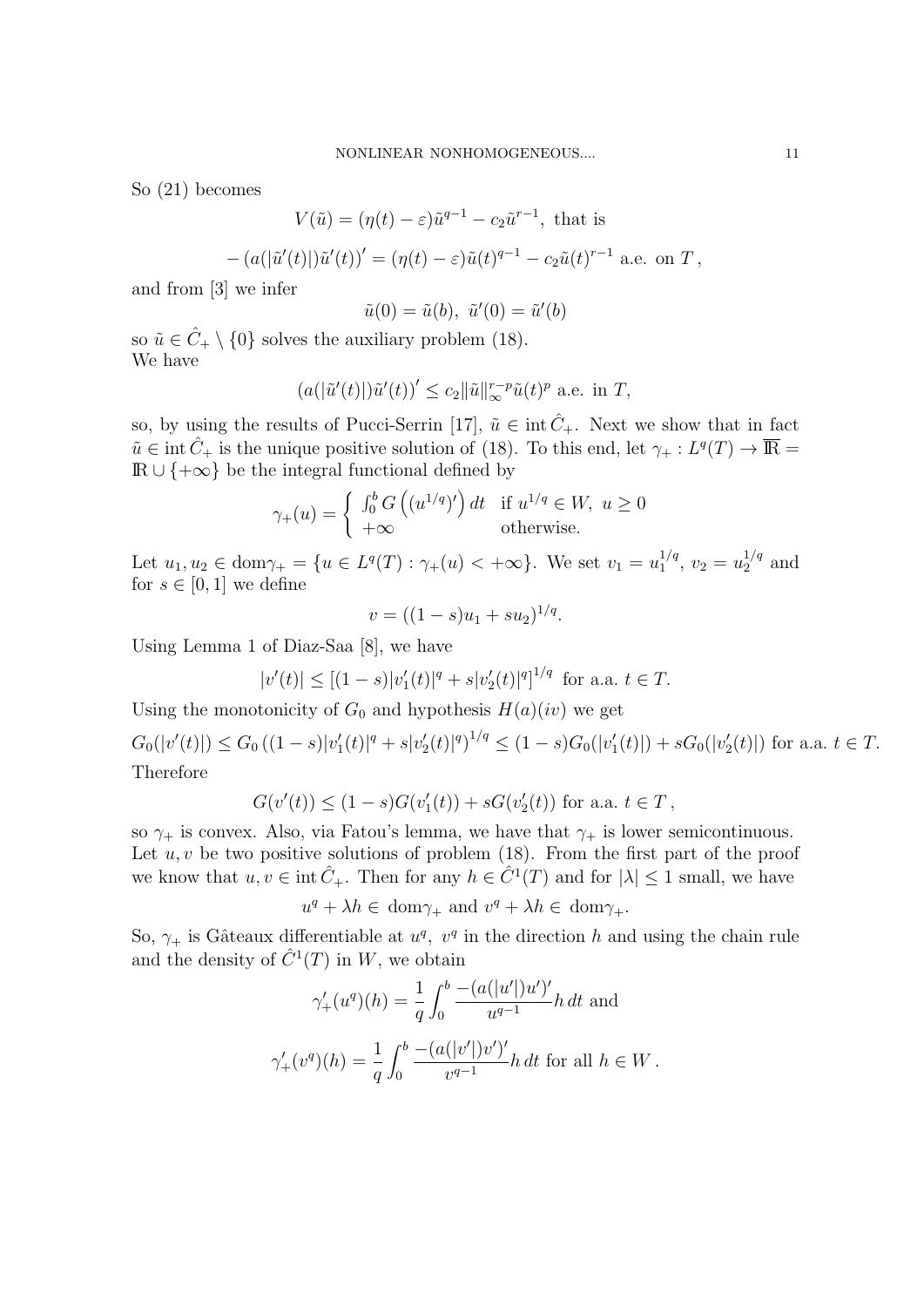The convexity of  $\gamma_+$ , implies the monotonicity of  $\gamma'_+$ . Hence

$$
0 \le \frac{1}{q} \int_0^b \left[ \frac{(\eta(t) - \varepsilon)u^{q-1} - c_2 u^{r-1}}{u^{q-1}} - \frac{(\eta(t) - \varepsilon)v^{q-1} - c_2 v^{r-1}}{v^{q-1}} \right] (u^q - v^q) dt
$$
  
= 
$$
\frac{1}{q} \int_0^b c_2 [v^{r-q} - u^{r-q}] (u^q - v^q) dt \le 0,
$$

so  $u = v$ . This proves the uniqueness of  $\tilde{u} \in \text{int} \hat{C}_+$ . Evidently  $\tilde{v} = -\tilde{u} \in -\text{int} \hat{C}_+$  is the unique negative solution of (18).

We introduce the following sets:

$$
S_+ = \{ u \in W : u \in [0, \xi] \text{ and it is a positive solution of (1)} \}
$$

 $S_ = \{v \in W : v \in [-\xi, 0] \text{ and it is a negative solution of (1)}\}.$ 

From Proposition 3.1 and its proof, we know that

$$
S_+\neq\emptyset\text{ and }S_+\subseteq[0,\xi]\cap\mathrm{int}\,\hat{\mathcal{C}}_+
$$

$$
S_{-} \neq \emptyset \text{ and } S_{-} \subseteq [-\xi, 0] \cap (-\text{int}\,\hat{C}_{+}).
$$

In addition, from Aizicovici-Papageorgiou-Staicu [3] (see also Filippakis-Kristaly-Papageorgiou [9]), we have that  $S_+$  is downward directed (that is, if  $u_1, u_2 \in S_+$ , then there exists  $u \in S_+$  s.t.  $u \leq u_1, u \leq u_2$ ), while  $S_-$  is upward directed (that is, if  $v_1, v_2 \in S_-,$  then there exists  $v \in S_-$  s.t.  $v_1 \leq v, v_2 \leq v$ .

**Proposition 3.3.** If hypotheses  $H(a)$  and  $H_1$  hold, then problem (1) has a smallest positive solutions  $u_* \in \text{int} \hat{C}_{+}$  and a biggest negative solution  $v_* \in -\text{int} \hat{C}_{+}$ .

*Proof.* Let  $\tilde{u} \in \text{int } \tilde{C}_+$  be the unique positive solution of the auxiliary problem (18). *Claim:*  $\tilde{u} \leq u$  for all  $u \in S_+$ .

Let  $u \in S_+$ ,  $\varepsilon \in$  $\sqrt{ }$  $0, \frac{\|\eta\|_1}{l}$ b  $\setminus$ and consider the following Carathéodory function

$$
h_{+}(t,x) = \begin{cases} 0 & \text{if } x < 0\\ (\eta(t) - \varepsilon)x^{q-1} - c_{2}x^{r-2} + x^{p-1} & \text{if } 0 \le x \le u(t) \\ (\eta(t) - \varepsilon)u(t)^{q-1} - c_{2}u(t)^{r-2} + u(t)^{p-1} & \text{if } u(t) < x. \end{cases}
$$
(22)

We set  $H_+(t,x) = \int_0^x h_+(t,s)ds$  and consider the C<sup>1</sup>-functional  $\beta_+ : W \to \mathbb{R}$ defined by

$$
\beta_{+}(u) = \int_{0}^{b} G(u'(t))dt + \frac{1}{p}||u||_{p}^{p} - \int_{0}^{b} H_{+}(t, u(t)) \text{ for all } u \in W.
$$

From (16) and (3), it is clear that  $\beta_+$  is coercive. Also, it is sequentially weakly lower semicontinuous. So, we can find  $\tilde{u}_0 \in W$  s.t.

$$
\beta_+(\tilde{u}_0) = \min[\beta_+(u) : u \in W]. \tag{23}
$$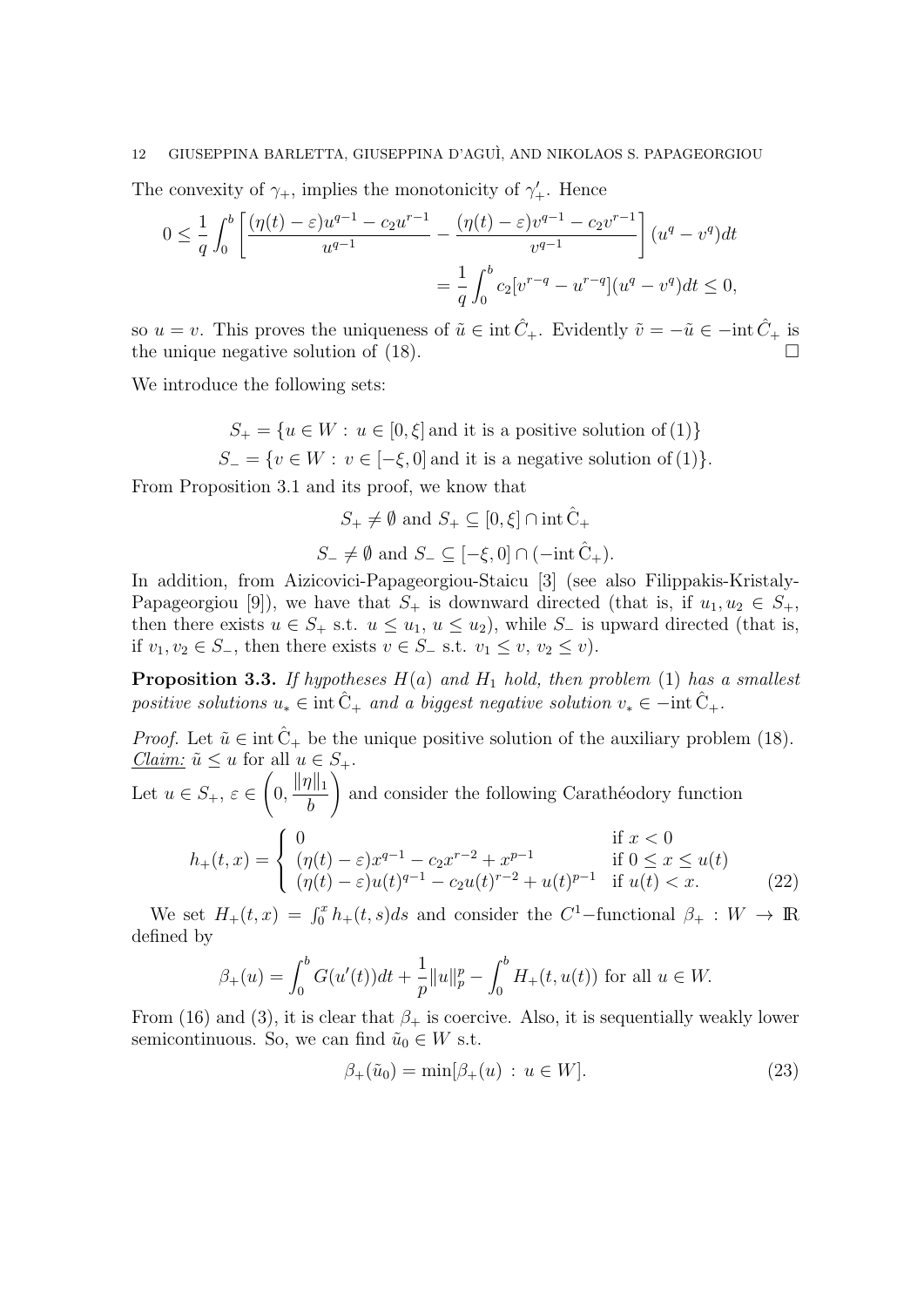Since  $u \in \text{int } \hat{C}_+$ , we can choose  $\theta \in (0, \min_T u)$ . Using (22) we obtain

$$
\beta_+(\theta) = -\frac{\theta^q}{q} \int_0^b (\eta(t) - \varepsilon) dt + \frac{\theta^r}{r} c_2.
$$
\n(24)

Since  $q < r$ , choosing  $\theta$  even smaller if necessary, from (24), we see that

$$
\beta_+(\theta) < 0, \text{ so } \beta_+(\tilde{u}_0) < 0 = \beta_+(0), \text{ hence } \tilde{u}_0 \neq 0.
$$

From (23), we have  $\beta'_{+}(\tilde{u}_0) = 0$ , that is

$$
V(\tilde{u}_0) + |\tilde{u}_0|^{p-2}\tilde{u}_0 = N_{h_+}(\tilde{u}_0).
$$
\n(25)

On (25) first we act with  $-\tilde{u}_0^- \in W$ . Using  $H(a)(iii)$  and (22), we obtain  $c_0 \|(\tilde{u}_0^-)'\|_p^p + \|\tilde{u}_0^-\|_p^p \leq 0$  so  $\tilde{u}_0 \geq 0$ ,  $\tilde{u}_0 \neq 0$ .

Also on (25), se act with  $(\tilde{u}_0 - u)^+ \in W$ . Then, taking into account (22)

$$
\langle V(\tilde{u}_0), (\tilde{u}_0 - u)^+ \rangle + \int_0^b \tilde{u}_0^{p-1} (\tilde{u}_0 - u)^+ dt = \int_0^b h_+(t, \tilde{u}_0) (\tilde{u}_0 - u)^+ dt
$$
  
= 
$$
\int_0^b [(\eta(t) - \varepsilon)u^{q-1} - c_2 u^{r-1} + u^{p+1}] (\tilde{u}_0 - u)^+ dt
$$
  
= 
$$
\langle V(u), (\tilde{u}_0 - u)^+ \rangle + \int_0^b u^{p-1} (\tilde{u}_0 - u)^+ dt,
$$

so,

$$
\langle V(\tilde{u}_0) - V(u), (\tilde{u}_0 - u)^+ \rangle + \int_0^b (\tilde{u}_0^{p-1} - u^{p-1})(\tilde{u}_0 - u)^+ dt = 0,
$$

from which we obtain  $|\{\tilde{u}_0 > u\}|_1 = 0$ , hence  $\tilde{u}_0 \leq u$ . So, we have proved that  $\tilde{u}_0 \in [0, u] \setminus \{0\}$ . Therefore (25) becomes

$$
V(\tilde{u}_0) = (\eta(t) - \varepsilon)\tilde{u}_0^{q-1} - c_2\tilde{u}_0^{r-1},
$$

that is

$$
- (a(|\tilde{u}'_0(t)|)\tilde{u}'_0(t))' = (\eta(t) - \varepsilon)\tilde{u}_0^{q-1}(t) - c_2\tilde{u}_0^{r-1}(t) \text{ a.e. on } T,
$$
  

$$
\tilde{u}_0(0) = \tilde{u}_0(b), \tilde{u}'_0(0) = \tilde{u}'_0(b).
$$

Finally, taking into account Proposition 3.2, we have  $\tilde{u}_0 = \tilde{u} \in \text{int} \hat{C}_+$ , so  $\tilde{u} \leq u$  for all  $u \in S_+$  and this proves the claim.

For the set  $S_+$ , we know that we can find a sequence  $\{u_n\} \subseteq S_+$  (which can be taken to be decreasing since  $S_+$  is downward directed) s.t. inf  $S_+ = \inf_{n \geq 1} u_n$ . We have

$$
V(u_n) = N_f(u_n) \text{ and } \tilde{u} \le u_n \le \xi \text{ for all } n \ge 1.
$$
 (26)

From (26) and hypotheses  $H(a)(iii)$  and  $H_1(i)$  it follows that  $\{u_n\}_{n\geq 1} \subseteq W$  is bounded. So we may assume that

$$
u_n \rightharpoonup u_* \text{ in } W \text{ and } u_n \rightharpoonup u \text{ in } C(T). \tag{27}
$$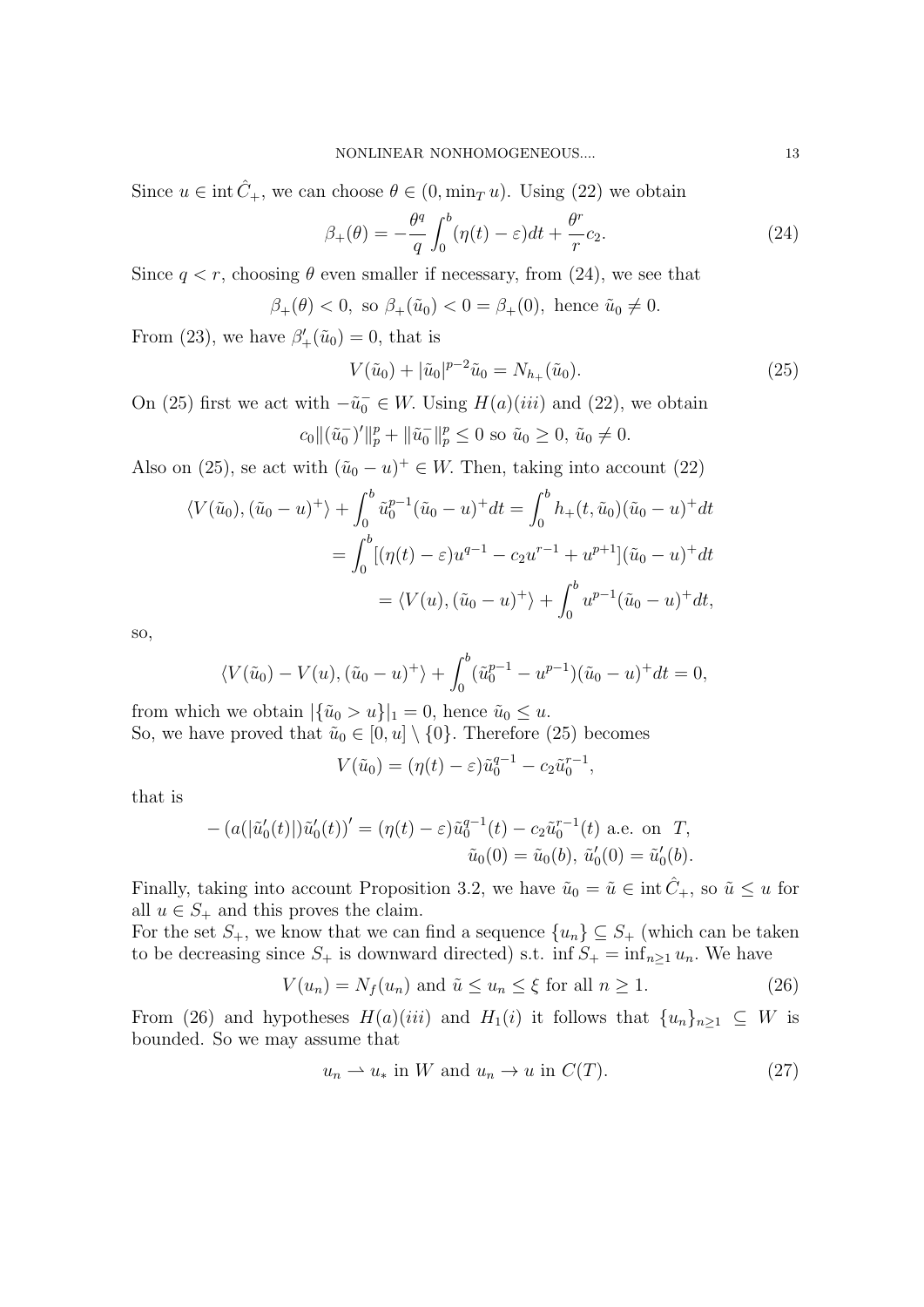On the equation (26), we act with  $u_n - u_* \in W$ , pass to the limit as  $n \to \infty$  and use (27). Then

$$
\lim_{n \to \infty} \langle V(u_n), u_n - u_* \rangle = 0,
$$

so by Proposition 2.1,  $u_n \to u_* \in W$ , and  $V(u_*) = N_f(u_*)$ ,  $\tilde{u} \leq u_* \leq \xi$ , then  $u_* = \inf S_+$  and so  $u_* \leq u$  for all  $u \in S_+$ .

Similarly, working with S<sub>−</sub> we obtain sup  $S_-\equiv v_* \in S_-\,$  and so  $v \leq v_*$  for all  $v \in S_-\$ .

# 4. Nodal solutions

In this section, using the extremal constant sign solutions  $u_* \in \text{int } \hat{C}_+$  and  $v_* \in$  $-\text{int }\hat{C}_{+}$  produced in Proposition 3.3, we will generate a nodal solution. We consider the order interval  $[v_*, u_*] = \{u \in W^{1,p}(0,b) : v_*(t) \le u(t) \le u_*(t) \text{ for all } t \in T\}.$ Using Theorem 2.1, we show that problem (1) admits a nontrivial solution  $y_0 \in [v_*, u_*]$ distinct from  $v_*$  and  $u_*$ . Evidently the extremality of  $v_*$  and  $u_*$  guarantees that  $y_0$  is nodal. For this strategy to work, we need to strengthen the condition on the reaction  $f(t, \cdot)$  near 0. Consider the following eigenvalue problem

$$
\begin{cases}\n-((|u'(t)|)^{q-2}u'(t))' = \hat{\lambda}|u(t)|^{q-2}u(t) \text{ a.e. on } T, \\
u(0) = u(b), u'(0) = u'(b).\n\end{cases}
$$
\n(28)

Here  $1 < q \leq p$  is as in hypothesis  $H(a)(iv)$ . We say that  $\hat{\lambda} \in \mathbb{R}$  is an eigenvalue of the periodic scalar q–Laplacian, if problem (28) admits a nontrivial solution  $\hat{u}$ known as an eigenfunction corresponding to  $\hat{\lambda}$ . We know that  $\hat{u} \in \hat{C}^1(T) \setminus \{0\}$ . The periodic scalar q–Laplacian admits a sequence of eigenvalues  $\{\hat{\lambda}_k(q)\}_{k\geq 0}$  s.t.

$$
0 = \hat{\lambda}_0(q) < \hat{\lambda}_1(q) < \ldots < \hat{\lambda}_k(q) \to +\infty \text{ as } k \to \infty \, .
$$

In fact  $\hat{\lambda}_k(q) = \left(\frac{2k\pi_q}{k}\right)$ b  $\setminus$ <sup>q</sup> with  $\pi_q =$  $2\pi(q-1)^{\frac{1}{q}}$  $\frac{\pi(q-1)}{q \sin(\frac{\pi}{q})}$ . Note that if  $q=2$ , then  $\pi_q = \pi$  and we recover the well known sequence of eigenvalues of the periodic scalar Laplacian, given by  $\sqrt{ }$ J  $\mathcal{L}$  $\hat{\lambda}_k(2) = \left(\frac{2k\pi}{k}\right)$ b  $\langle$ <sup>2</sup>  $\mathcal{L}$  $\int k \geq 0$ Every eigenfunction  $\hat{u} \in C^1(T)$  of (28) satisfies  $\hat{u}(t) \neq 0$  a.e. on T and in fact  $\hat{u}(\cdot)$  has a finite number of zeros. The first eigenvalue  $\hat{\lambda}_0(q) = 0$  is simple with constant eigenfunctions. It is the only eigenvalue with eigenfunctions of constant sign. All the other eigenvalues have nodal eigenfunctions. Let  $\hat{u}_0(q)$  be the  $L^q$ - normalized positive eigenfunction corresponding to  $\hat{\lambda}_0(q) = 0$ . We have

$$
\hat{u}_0(q) = \frac{1}{b^{1/q}} \in \text{int}\,\hat{C}_+.
$$

Let  $\partial B_1^{Lq} = \{ u \in L^q(T) : ||u||_q = 1 \}$  and let  $M = W \cap \partial B_1^{Lq}$ . From Aizicovici-Papageorgiou-Staicu [2], we have the following minimax characterization of  $\hat{\lambda}_1(q) > 0$ .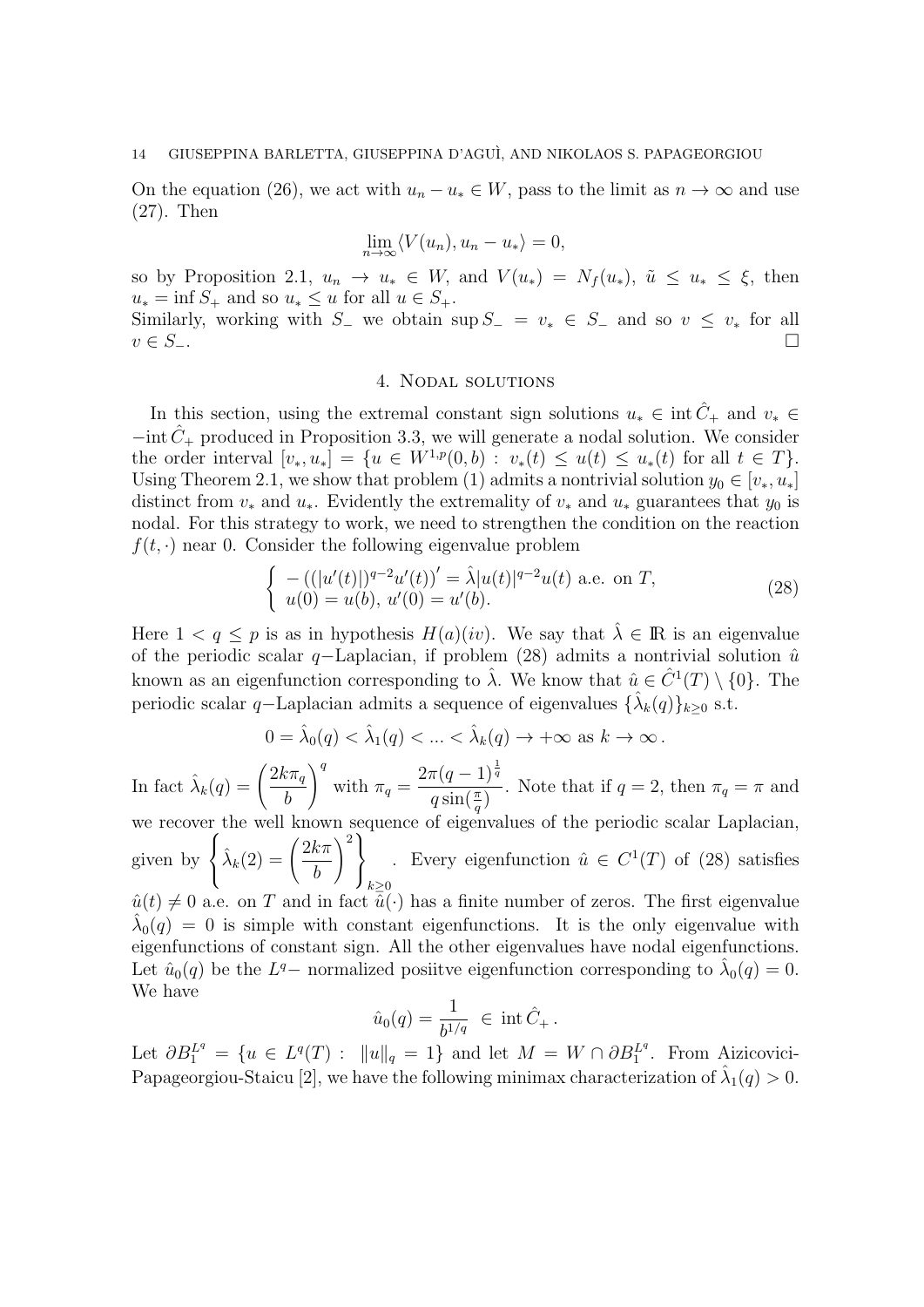$\textbf{Proposition 4.1.} \,\, \hat{\lambda}_{1}(q) = \inf_{\hat{\gamma} \in \hat{\Gamma}}% \bigl\{ \sum_{i=1}^{p} \left\vert \gamma_{i} \right\vert \leq \hat{p}^{1/2} \delta_{1}(q). \label{eq:prob1}$  $\max_{-1 \leq s \leq 1}$  d  $\frac{d}{dt}\hat{\gamma}(s)$  q q , where  $\hat{\Gamma} = \{ \hat{\gamma} \in C([-1, 1], M) : \hat{\gamma}(-1) = -\hat{u}_0(q), \hat{\gamma}(1) = \hat{u}_0(q) \}.$ 

The new stronger hypotheses on the reaction  $f(t, x)$  are the following:  $H_2 : f : T \times \mathbb{R} \to \mathbb{R}$  is a Caratheodory function s.t.  $f(t, 0) = 0$  for a.a.  $t \in T$ , hypotheses  $H_2(i)$ ,  $(ii)$ ,  $(iv)$  are the same as the corresponding hypotheses  $H_1(i)$ ,  $(ii)$   $(iv)$ and

(iii) for  $q \in (1, p]$  and  $\tilde{c} > 0$  as in hypothesis  $H(a)(iv)$ , there exists  $\eta > 0$  s.t.

$$
\tilde{c}\hat{\lambda}_1(q) < \eta \le \liminf_{x \to 0} \frac{f(t,x)}{|x|^{q-2}x} \text{ uniformly for a.a. } t \in T.
$$

Let  $u_*$  and  $v_*$  be the two extremal constant sign solutions produced in Proposition 3.3. We introduce the following Carathéodory truncation-perturbations of  $f(t, \cdot)$ :

$$
h(t,x) = \begin{cases} f(t,v_*(t)) + |v_*(t)|^{p-2}v_*(t) & \text{if } x < v_*(t) \\ f(t,x) + |x|^{p-2}x & \text{if } v_*(t) \le u_*(t), \quad h_\pm(t,x) = h(t,\pm x^\pm). \\ f(t,u_*(t)) + u_*(t)^{p-1} & \text{if } u_*(t) \le x. \end{cases} \tag{29}
$$

We set  $H(t, x) = \int_0^x h(t, s)ds$ ,  $H_{\pm}(t, x) = \int_0^x h_{\pm}(t, s)ds$  and consider the  $C^1$  functionals  $\sigma$ ,  $\sigma_{\pm}: W \to \mathbb{R}$  defined by

$$
\sigma(u) = \int_0^b G(u'(t))dt + \frac{1}{p}||u||_p^p - \int_0^b H(t, u(t))dt \text{ for all } u \in W.
$$
  

$$
\sigma_{\pm}(u) = \int_0^b G(u'(t))dt + \frac{1}{p}||u||_p^p - \int_0^b H_{\pm}(t, u(t))dt \text{ for all } u \in W.
$$

Reasoning as in the proof of Proposition 3.3 we can check that

 $K_{\sigma} \subseteq [v_*, u_*], K_{\sigma_+} \subseteq [0, u_*], K_{\sigma_-} \subseteq [v_*, 0].$ 

The extremality of  $u_*$  and  $v_*$  implies that

$$
K_{\sigma} \subseteq [v_*, u_*], \ K_{\sigma_+} = \{0, u_*\}, \ K_{\sigma_-} = \{v_*, 0\}.
$$
 (30)

Also we have:

**Proposition 4.2.** If hypotheses  $H(a)$  and  $H_2$  hold, then  $u_*$  and  $v_*$  are both local minimizers of  $\sigma$ .

*Proof.* It is clear from (29) that  $\sigma_{+}$  is coercive and sequentially weakly lower semicontinuous. So, we can find  $\hat{u}_* \in W$  s.t.

$$
\sigma_+(\hat{u}_*) = \min[\sigma_+(u) : u \in W].\tag{31}
$$

As before, using hypothesis  $H_2(iii)$ , we obtain  $\sigma_+(\hat{u}_*) < 0 = \sigma_+(0)$ , hence  $\hat{u}_* \neq 0$ and by (30) and (31)  $\hat{u}_* = u_*$ .

Since  $u_* \in \text{ int } \hat{C}_+$  and  $\sigma_{+|\hat{C}_+} = \sigma_{|\hat{C}_+}$ , we see that  $u_*$  is a local  $\hat{C}^1(T)$ -minimizer of  $\sigma$ ,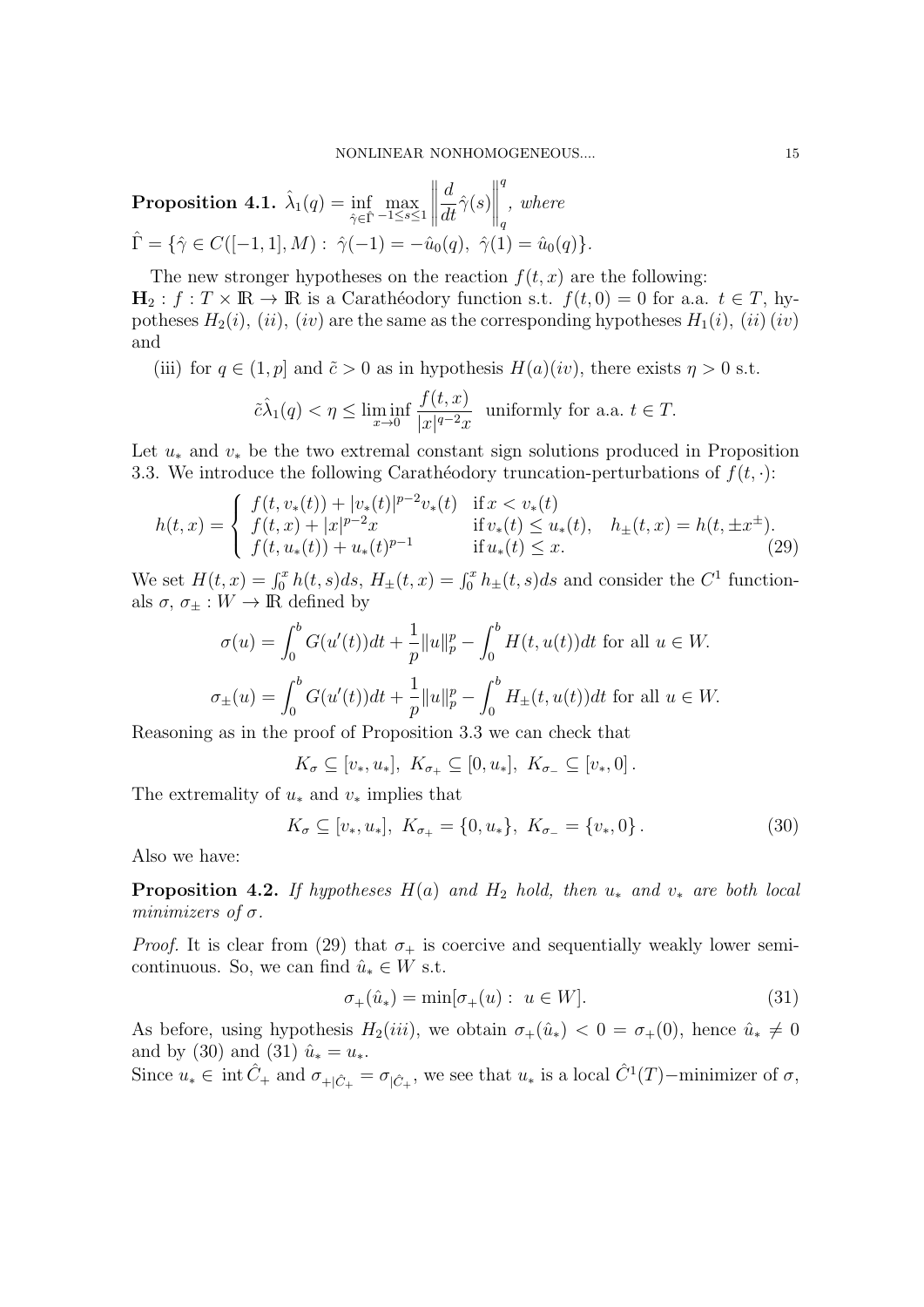hence by virtue of Proposition 2.2 it is also a local W−minimizer of  $\sigma$ . Similarly for  $v_* \in -\text{int } C_+$  using this time the functional  $\sigma_-$ .

Now, we are ready to generate a nodal solution for problem (1).

**Proposition 4.3.** If hypotheses  $H(a)$  and  $H_2$  hold, then problem (1) admits a nodal solution  $y_0 \in [v_*, u_*] \cap \hat{C}^1(T)$ .

*Proof.* Without loss of generality we may assume that  $\sigma(v_*) \leq \sigma(u_*)$  (the analysis is similar if the opposite inequality holds). Because of Proposition 4.2 (see also the proof of Proposition 29 in [1]), we can find  $\rho \in (0,1)$  small s.t.

$$
\sigma(v_*) \le \sigma(u_*) < \inf[\sigma(u) : \|u - u_*\| = \rho] = m_\rho, \|v_* - u_*\| > \rho. \tag{32}
$$

 $\sigma$  is coercive (see (29)), so it satisfies the PS-condition. This fact and (32) permit the use of Theorem 2.1. Hence, we can find  $y_0 \in W$  s.t.

$$
y_0 \in K_{\sigma}
$$
 and  $m_{\rho} \le \sigma(y_0) = \inf_{\gamma \in \Gamma} \max_{0 \le s \le 1} \sigma(\gamma(s)),$  (33)

where

$$
\Gamma = \{ \gamma \in C([0, 1], W) : \gamma(0) = v_*, \gamma(1) = u_* \}.
$$

From (30), (32) and (33) it follows that  $y_0 \in [v_*, u_*]$  and  $y_0 \notin \{u_*, v_*\}$ . So, if  $y_0 \neq 0$ , then it will be the desired nodal solution. According to (33), in order to show the nontriviality of  $y_0$ , it suffices to produce a path  $\gamma_* \in \Gamma$  s.t.  $\sigma_{\gamma_*} < 0$ . Let us construct such a path. Consider the  $C^1$ -manifolds  $M = W \cap \partial B_1^{Lq}$  furnished with the relative W-topology and  $M_c = M \cap \hat{C}^1(T)$  furnished with the relative  $\hat{C}^1(T)$ -topology. We take also the following sets of paths

$$
\hat{\Gamma} = \{ \hat{\gamma} \in C([-1, 1], M) : \hat{\gamma}(-1) = -\hat{u}_0(q), \hat{\gamma}(1) = \hat{u}_0(q) \} \text{ and}
$$

$$
\hat{\Gamma}_c = \{ \hat{\gamma} \in C([-1, 1], M_c) : \hat{\gamma}(-1) = -\hat{u}_0(q), \hat{\gamma}(1) = \hat{u}_0(q) \}.
$$

*Claim:*  $\hat{\Gamma}_c$  is dense in  $\hat{\Gamma}$  for the  $C([-1, 1], M)$ -topology. Let  $\hat{\gamma} \in \hat{\Gamma}$  and  $\varepsilon \in (0,1)$ . We consider the multifunction  $L_{\varepsilon} : [-1,1] \to 2^{\hat{C}^1(T)} \setminus \{0\}$ defined by

$$
L_{\varepsilon}(s) = \{ u \in \hat{C}^{1}(T) : ||u(s) - \hat{\gamma}(s)|| < \varepsilon \} \text{ for all } s \in (-1, 1)
$$
  

$$
L_{\varepsilon}(-1) = -\hat{u}_{0}(q), \ L_{\varepsilon}(1) = \hat{u}_{0}(q).
$$

 $L_{\varepsilon}$  has convex and open values for all  $s \in (-1,1)$ , while  $L_{\varepsilon}(-1)$  and  $L_{\varepsilon}(1)$  are singletons. Therefore  $L_{\varepsilon}$  has values in the family  $\mathfrak{D}(\hat{C}^1(T))$  of Michael [12]. Also, the continuity of  $\hat{\gamma}$  implies that  $L_{\varepsilon}$  is lower semicontinuous (see Kyritsi-Papageorgiou [15],  $(p.458)$ ). So, we can apply Theorem 3.1''' of Michael [12] and produce a continuous map  $\hat{\gamma}_{\varepsilon}$  s.t.  $\hat{\gamma}_{\varepsilon}(s) \in L_{\varepsilon}(s)$  for all  $s \in [-1,1]$ . Let  $\varepsilon_n = \frac{1}{n}$  $\frac{1}{n}$ ,  $n \geq 1$  and  $\{\hat{\gamma}_n = \hat{\gamma}_{\varepsilon_n}\}_{n \geq 1} \subseteq$  $C([-1, 1], C^1(T))$  s.t.

$$
\|\hat{\gamma}_n(s) - \hat{\gamma}(s)\| < \frac{1}{n}
$$
, for all  $s \in [-1, 1]$ ,  $\hat{\gamma}_n(\pm 1) = \pm \hat{u}_0(q)$ . (34)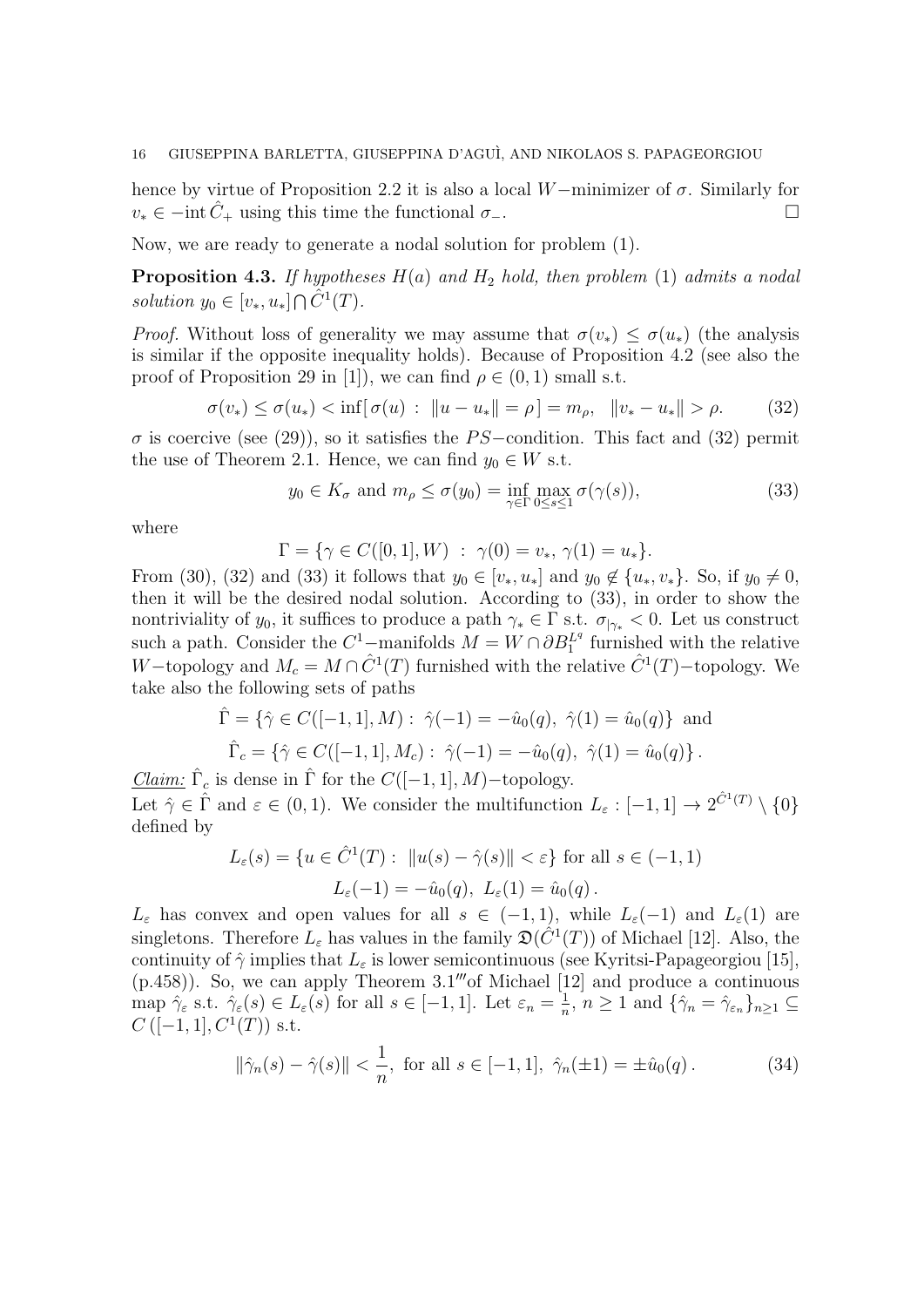Since  $\|\hat{\gamma}(s)\|_q = 1$  for all  $s \in [-1, 1]$ , we may assume that  $\|\hat{\gamma}_n(s)\| \neq 0$  for all  $s \in (-1, 1)$ . Therefore, we can define

$$
\tilde{\gamma}_n(s) = \frac{\hat{\gamma}_n(s)}{\|\hat{\gamma}_n(s)\|_q} \text{ for all } s \in [-1, 1],
$$

satisfying

$$
\tilde{\gamma}_n \in C([-1, 1], M_c), \ \tilde{\gamma}_n(\pm 1) = \pm \hat{u}_0(q).
$$

Moreover, for every  $s \in [-1, 1]$  and every  $n \geq 1$ , due to (34) we have:

$$
\|\tilde{\gamma}_n(s) - \hat{\gamma}(s)\| \le \|\tilde{\gamma}_n(s) - \hat{\gamma}_n(s)\| + \|\hat{\gamma}_n(s) - \hat{\gamma}(s)\| \n< \frac{|1 - \|\hat{\gamma}_n(s)\|_q}{\|\hat{\gamma}_n(s)\|_q} \|\hat{\gamma}_n(s)\| + \frac{1}{n}.
$$
\n(35)

Further, taking into account that  $\|\hat{\gamma}(s)\|_q = 1$  and (34), we can find  $c_1 > 0$  s.t. for all  $n \geq 1$  one has

$$
\max_{-1 \le s \le 1} |1 - ||\hat{\gamma}_n(s)||_q| = \max_{-1 \le s \le 1} |||\hat{\gamma}(s)||_q - ||\hat{\gamma}_n(s)||_q|
$$
  

$$
\le \max_{-1 \le s \le 1} ||\hat{\gamma}(s) - \hat{\gamma}_n(s)||_q \le c_1 ||\hat{\gamma}(s) - \hat{\gamma}_n(s)|| < \frac{c_1}{n}.
$$

If we insert the last inequality in (35), then we infer

$$
\lim_{n \to +\infty} \max_{-1 \le s \le 1} \|\tilde{\gamma}_n(s) - \hat{\gamma}(s)\| = 0,
$$

and this proves the Claim.

Hypotheses  $H(a)(iv)$  and  $H_2(iii)$  imply that given  $\varepsilon > 0$ , we can find  $\delta = \delta(\varepsilon) > 0$ s.t.

$$
\frac{\eta - \varepsilon}{q} |x|^q \le F(t, x) \text{ for a.a. } t \in T, \text{ all } |x| \le \delta, G_0(t) \le \frac{(\tilde{c} + \varepsilon)t^q}{q} \text{ for all } t \in [0, \delta].
$$
\n(36)

The Claim proved above and Proposition 4.1 imply that, given  $\theta > 0$ , we can find  $\tilde{\gamma} \in \hat{\Gamma}_c$  and  $\lambda = \lambda(\tilde{\gamma})$  s.t.

$$
\max_{-1 \le s \le 1} \left\| \frac{d}{dt} \tilde{\gamma}(s) \right\|_{q}^{q} \le \hat{\lambda}_{1}(q) + \theta,
$$
\n(37)

and (see Lemma 3.3 of Filippakis-Krist`aly-Papageorgiou [9])

$$
\lambda \tilde{\gamma}(s) \in [v_*, u_*], \ \lambda |\tilde{\gamma}(s)(t)|, \ \lambda \left| \frac{d}{dt} \tilde{\gamma}(s)(t) \right| \le \delta \text{ for all } s \in [-1, 1], \ \text{all } t \in T. \tag{38}
$$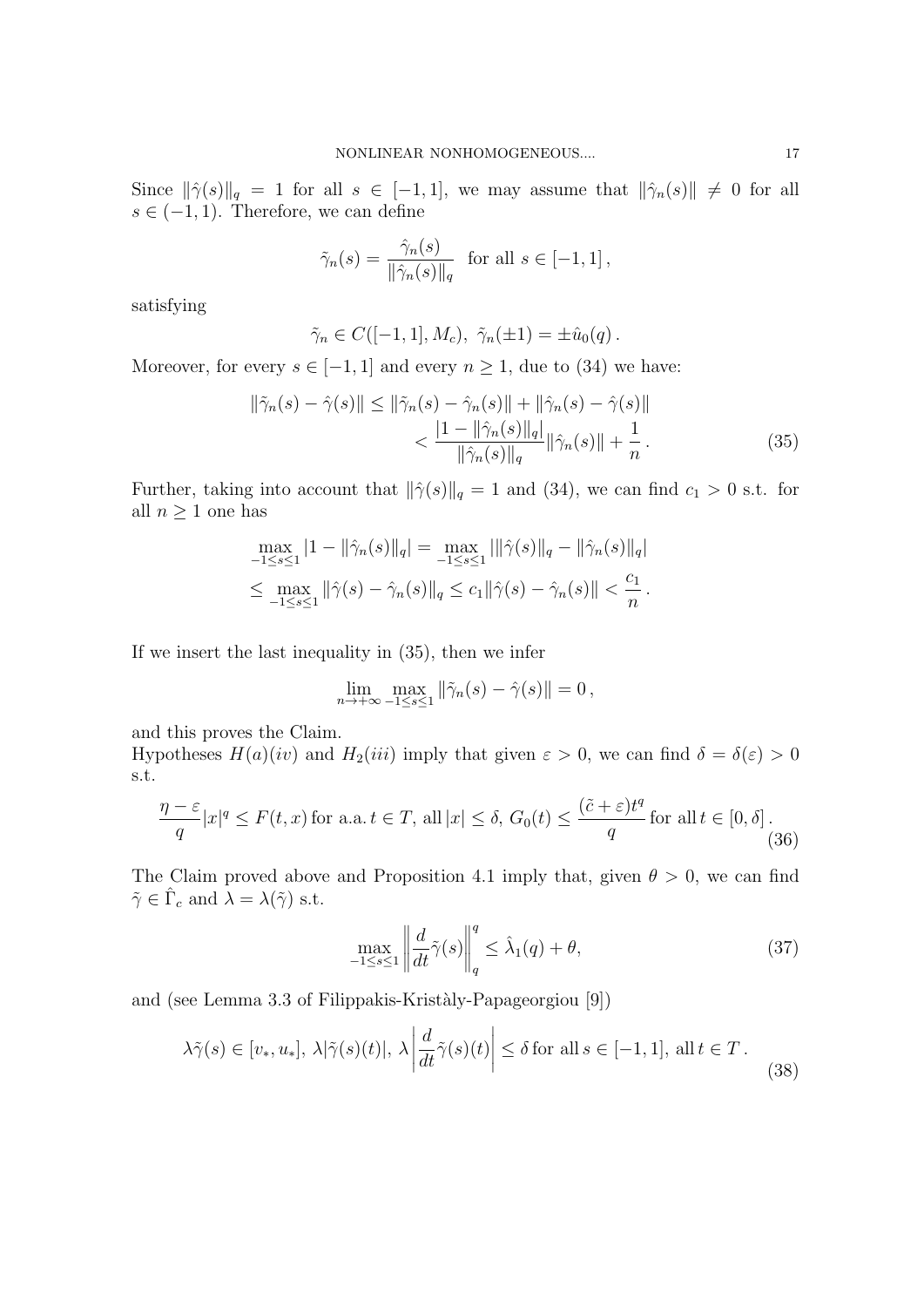Then for all  $s \in [-1, 1]$ , if we use (29), (38), (36), (37) and recall that  $\|\tilde{\gamma}(s)\|_{q} = 1$ , then we have

$$
\sigma(\lambda \tilde{\gamma}(s)) = \int_0^b G(\lambda \tilde{\gamma}(s)'(t))dt - \int_0^b F(t, \tilde{\gamma}(s)(t))dt \le \frac{\lambda^q}{q}(\tilde{c} + \varepsilon) \left\| \frac{d}{dt}\tilde{\gamma}(s) \right\|_q^q - \frac{\lambda^q}{q}(\eta - \varepsilon)
$$
  

$$
\le \frac{\lambda^q}{q}(\tilde{c} + \varepsilon)(\lambda_1(q) + \theta) - \frac{\lambda^q}{q}(\eta - \varepsilon) = \frac{\lambda^q}{q} \left[ \tilde{c}\lambda_1(q) - \eta + \varepsilon(\lambda_1(q) + \theta + 1) + \tilde{c}\theta \right].
$$
 (39)

Recall  $\eta > \tilde{c}\lambda_1(q)$ . So, choosing  $\varepsilon, \theta$  small, from (39) we see that

 $\sigma(\lambda \tilde{\gamma}(s)) < 0$  for all  $s \in [-1, 1]$ .

Hence,  $\tilde{\gamma}_{\lambda} = \lambda \tilde{\gamma}$  is a continuous path in W which connects  $-\lambda \hat{u}_0(q)$  with  $\lambda \hat{u}_0(q)$  and

$$
\sigma_{|\tilde{\gamma}_\lambda} < 0. \tag{40}
$$

From the proof of Proposition 3.3 we know that  $\alpha = \sigma_+(u_*) < 0 = \sigma_+(0)$ , so by virtue of the second deformation theorem (see, for example, Gasinski-Papageorgiou [10] (p.628)), we can find  $h: [0,1] \times (\sigma_+^0 \setminus K_{\sigma_+}^0) \to \sigma_+^0$  a continuous map s.t.

> $h(0, u) = u$  for all  $u \in \sigma^0_+ \setminus K^0_{\sigma_+}$  $(41)$

$$
h(1, \sigma_+^0 \setminus K_{\sigma_+}^0) \subseteq \sigma_+^\alpha,\tag{42}
$$

$$
\sigma_+(h(\tau', u)) \le \sigma_+(h(\tau, u)) \text{ for all } \tau', \tau \in [0, 1], \tau \le \tau', u \in \sigma^0_+ \setminus K^0_{\sigma_+}.
$$
 (43)

From (30) we know that  $K_{\sigma_+} = \{0, u_*\}$ . Therefore  $\sigma_+^{\alpha} = \{u_*\}$ . Since  $\sigma_{+|\hat{C}_+} = \sigma_{|\hat{C}_+}$ , from (40) we obtain

$$
\sigma_+(\lambda \hat{u}_0(q)) = \sigma(\lambda \hat{u}_0(q)) = \sigma(\tilde{\gamma}(1)) < 0,
$$

and  $\lambda \hat{u}_0(q) \subseteq \sigma_+^0 \setminus K_{\sigma_+}^0 = \sigma_+^0 \setminus \{0\}$ . Therefore, we can define the continuous path  $\tilde{\gamma}^+(\tau) = h(\tau, \lambda \hat{u}_0(q))^+$  for all  $\tau \in [0, 1]$ 

for which we have

$$
\tilde{\gamma}_{\lambda}^{+}(0) = \lambda \hat{u}_0(q), \ \tilde{\gamma}_{\lambda}^{+}(1) = u_*
$$
  

$$
\sigma(\tilde{\gamma}_{\lambda}^{+}(\tau) = \sigma_{+}(\tilde{\gamma}_{\lambda}^{+}(\tau)) \leq \sigma_{+}(\lambda \hat{u}_0(q)) = \sigma(\lambda \hat{u}_0(q)).
$$

It follows that  $\tilde{\gamma}^+_{\lambda}$  is a continuous path in W which connects  $\lambda \hat{u}_0(q)$  with  $u_*$  and

$$
\sigma_{|\tilde{\gamma}^+_{\lambda}} < 0. \tag{44}
$$

In a similar fashion we produce  $\tilde{\gamma}_\lambda^ \sqrt{\lambda}$ , a continuous path in W, which connects  $-\lambda \hat{u}_0(q)$ with  $v_*$  and

$$
\sigma_{|\tilde{\gamma}^-_\lambda} < 0. \tag{45}
$$

We concatenate paths  $\tilde{\gamma}_\lambda^ \sqrt{\lambda}$ ,  $\tilde{\gamma}^+$  and generate  $\gamma_* \in \Gamma$  s.t.  $\sigma_{\vert \gamma_*} < 0$ , so  $y_0 \neq 0$  and  $y_0 \in [v_*, u_*] \cap \hat{C}^1(T)$  is a nodal solution of (1).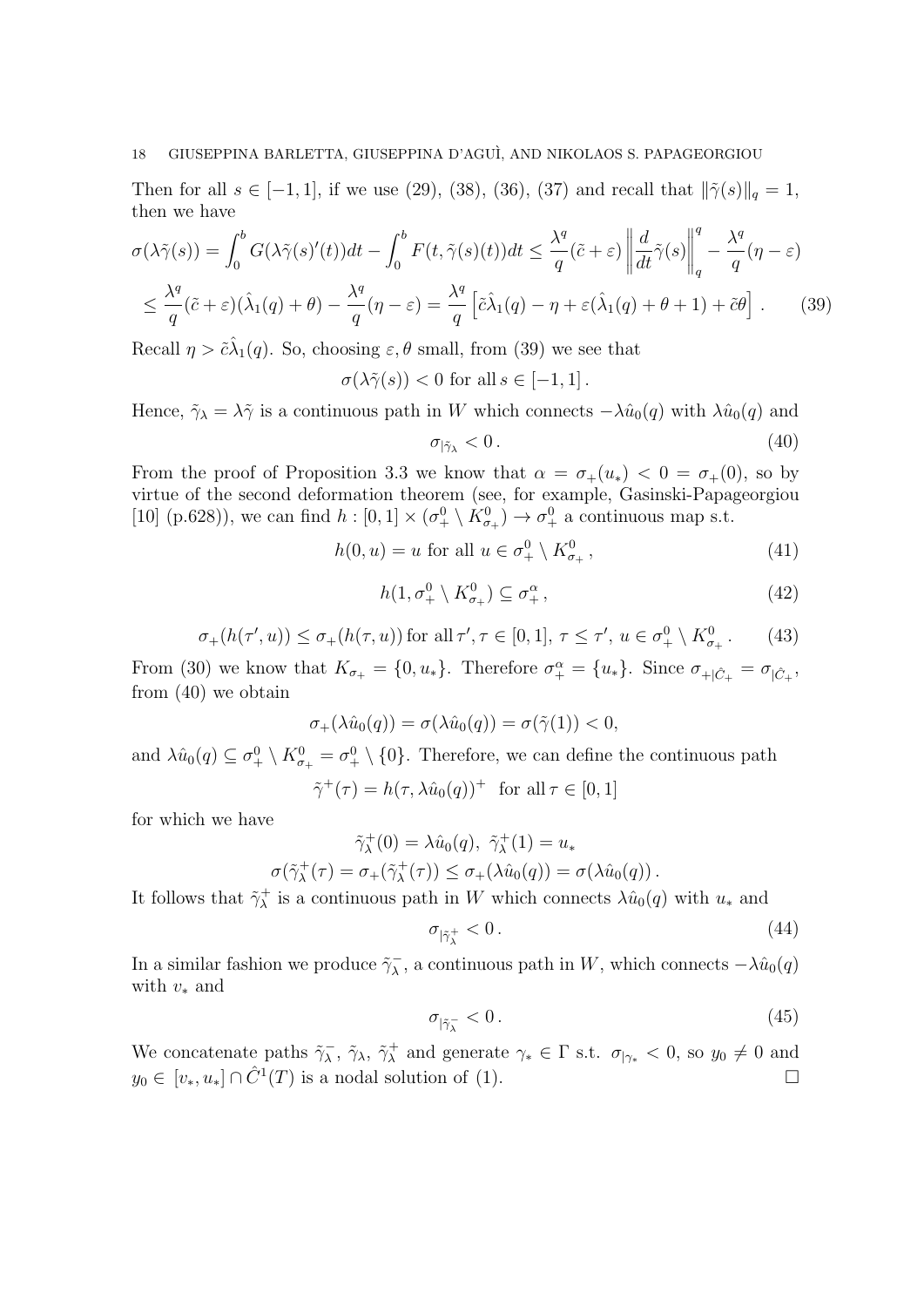So, summarizing the situation for problem (1), we have the following multiplicity result.

**Theorem 4.1.** If hypotheses  $H(a)$  and  $H_2$  hold, then problem (1) has at least three nontrivial solutions

$$
u_0 \in \text{int}\,\hat{C}_+, \ v_0 \in -\text{int}\,\hat{C}_+, \ y_0 \in [v_0, u_0] \ nodal.
$$

# 5. A parametric Problem with the scalar p−Laplacian

In this section, we deal with the following parametric periodic problem driven by the scalar p−Laplacian.

$$
\begin{cases}\n-((|u'(t)|)^{p-2}u'(t))' = \lambda |u(t)|^{p-2}u(t) - f(t, u(t)) \text{ a.e. on } T, \\
u(0) = u(b), u'(0) = u'(b).\n\end{cases}
$$
\n(46)

In this case  $a(|x|)x = |x|^{p-2}x$  for all  $x \in \mathbb{R}$ . Thus in hypothesis  $H(a)(iv)$ ,  $q = p$  and  $\tilde{c} = 1$ , Our hypotheses on the perturbation  $f(t, x)$  are rather general:

 $H_3: f: T \times \mathbb{R} \to \mathbb{R}$  is a Caratheodory function s.t.  $f(t, 0) = 0$  for a.a.  $t \in T$ , and (i) for every  $\rho > 0$  there exists  $\alpha_{\rho} \in L^{\infty}(T)_{+}$  s.t.

$$
|f(t,x)| \le \alpha_{\rho}(t) \text{ for a.a. } t \in T, \text{ all } |x| \le \rho;
$$

- (ii)  $\lim_{x\to\pm\infty}\frac{f(t,x)}{|x|^{p-2}x}$  $\frac{f(t,x)}{|x|^{p-2}x}$  =  $+\infty$  uniformly for a.a.  $t \in T$ ;
- (iii)  $\lim_{x\to 0} \frac{f(t,x)}{|x|^{p-2}x}$  $\frac{f(t,x)}{|x|^{p-2}x} = 0$  uniformly for a.a.  $t \in T$ .
- (iv) for every  $\rho > 0$  there exists  $\xi_{\rho} > 0$  s.t.

 $-f(t, -\rho) - \xi_{\rho} \rho^{p-1} \leq -f(t, -x) - \xi_{\rho} |x|^{p-1} \leq 0 \leq -f(t, x) + \xi_{\rho} |x|^{p-1} \leq -f(t, \rho) + \xi_{\rho} \rho^{p-1}$ for all  $x \in [0, \rho]$ , for all  $t \in T$ .

**Remark 5.1.** If  $f(x) = |x|^{r-2}x$  with  $p < r < +\infty$ , then hypotheses  $H_3$  are satisfied and (46) is a classical periodic equidiffusive p−logistic equation.

As a direct consequence of Theorem 4.1, we have the following multiplicity theorem.

**Theorem 5.1.** If hypotheses  $H_3$  hold and  $\lambda > \hat{\lambda}_1(p)$ , then problem (46) has at least three nontrivial solutions

$$
u_0 \in \text{int} \hat{C}_+, v_0 \in -\text{int} \hat{C}_+, y_0 \in [v_0, u_0] \text{ nodal}.
$$

## 6. Semilinear Problems

If in problem (46),  $p = 2$  (semilinear equation) and we improve the regularity of  $f(t, \cdot)$ , using Morse theory (critical groups), we can generate a second nodal solution for a total of four nontrivial solutions, all with sign information. The periodic problem under consideration is the following:

$$
\begin{cases}\n-u''(t) = \lambda u(t) - f(t.u(t)) \text{ a.e. on } T, \\
u(0) = u(b), u'(0) = u'(b).\n\end{cases}
$$
\n(47)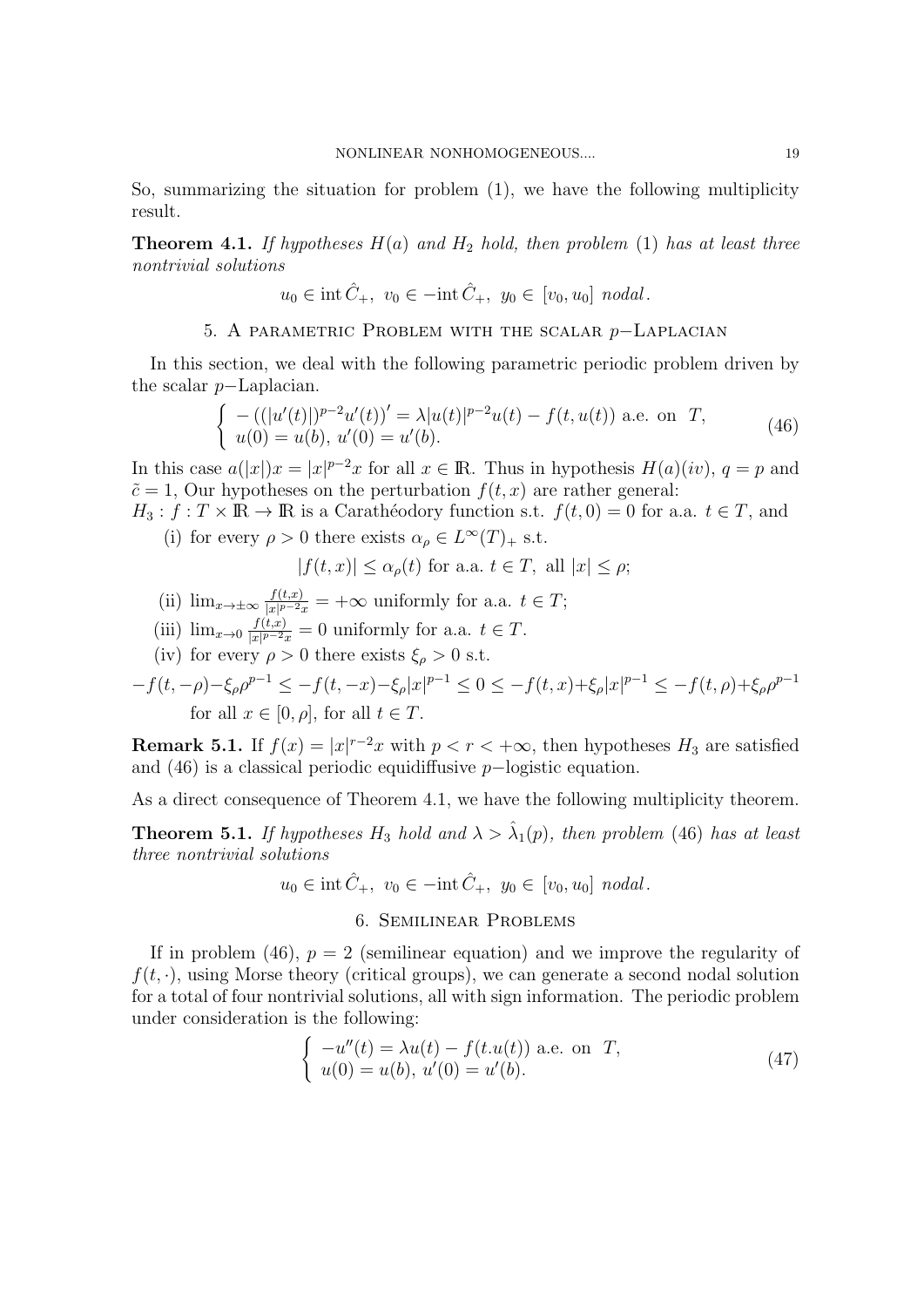The new stronger hypotheses on the perturbation  $f(t, x)$  are rather general:  $H_4: f: T \times \mathbb{R} \to \mathbb{R}$  is a measurable function s.t.  $f(t, 0) = 0$  for a.a.  $t \in T$ ,  $f(t, \cdot) \in C^1(\mathbb{R})$  and

(i) there exists  $\alpha_{\rho} \in L^{\infty}(T)_{+}$ ,  $2 < r < +\infty$  s.t.

$$
|f'_x(t,x)| \le \alpha(t)(1+|x|^{r-2})
$$
 for a.a.  $t \in T$ ;

- (ii)  $\lim_{x \to \pm \infty} \frac{f(t,x)}{x} = +\infty$  uniformly for a.a.  $t \in T$ ;
- (iii)  $f'_x(t,0) = \lim_{x\to 0} \frac{f(t,x)}{x} = 0$  uniformly for a.a.  $t \in T$ .
- (iv)  $f(t, x)x \geq 0$  for a.a.  $t \in T$ , all  $x \in \mathbb{R}$ .

Remark 6.1. Again the hypotheses incorporate the equidiffusive logistic equation (i.e.  $f(t, x) = |x|^{r-2}x$ ).

The energy functional  $\varphi_{\lambda}: W \to \mathbb{R}$  of problem (47) is defined by

$$
\varphi_{\lambda}(u) = \frac{1}{2} ||Du||_2^2 - \frac{\lambda}{2} ||u||_2^2 + \int_0^b F(t, u(t)) dt \text{ for all } u \in W.
$$

Hypotheses  $H_4$  imply that  $\varphi_\lambda \in C^2(W)$  and

$$
\langle \varphi_{\lambda}(u)y, h \rangle = \int_0^b \left[ y'(t)h'(t) - \lambda y(t)h(t) + f'_x(t, u(t))y(t)h(t) \right] dt \text{ for all } u, y, h \in W. \tag{48}
$$

Let  $E(\hat{\lambda}_k)(2)$  be the eigenspace corresponding to the eigenvalue  $\hat{\lambda}_k(2)$  of the periodic scalar Laplacian. Let  $\overline{W}_m = \bigoplus_{k=0}^m E(\hat{\lambda}_k(2))$  and  $\widehat{W}_m = \overline{W}_m^{\perp} = \overline{\bigoplus_{k \ge m+1} E(\hat{\lambda}_k(2))}$ . Then we have the following orthogonal direct sum decompositions

$$
W = \overline{\oplus_{k \ge 0} E(\hat{\lambda}_k)(2)} = \overline{W}_m \oplus \overline{W}_m^{\perp}.
$$
 (49)

**Proposition 6.1.** If hypotheses  $H_4$  hold and  $\lambda > \hat{\lambda}_1(2)$ , then  $C_k(\varphi_\lambda, 0) = \delta_{k,d_m} Z$  for all  $k \geq 0$ , where  $d_m = dim \overline{W}_m$  and  $m \geq 1$  is such that  $\lambda \in (\hat{\lambda}_m(2), \hat{\lambda}_{m+1}(2))$ .

*Proof.* If  $\lambda \in (\hat{\lambda}_m(2), \hat{\lambda}_{m+1}(2))$ , then  $u = 0$  is a nondegenerate critical point of  $\varphi_{\lambda}$ with Morse index  $d_m = dim\overline{W}_m$  (see (48)) and (see [13], p.155) this implies that

$$
C_k(\varphi_\lambda, 0) = \delta_{k,d_m} Z \text{ for all } k \ge 0.
$$

So, we need to consider the case  $\lambda = \hat{\lambda}_{m+1}(2)$ . By virtue of  $H_4(iii)$ , given  $\varepsilon > 0$ , we can find  $\delta = \delta(\varepsilon)$  s.t.

$$
F(t,x) \le \frac{\varepsilon}{2} x^2 \text{ for a.a. } t \in T, \text{ all } |x| \le \delta.
$$
 (50)

If  $\overline{u} \in \overline{W}_m$ , then we can find  $\rho_1 < 0$  s.t.

$$
\|\overline{u}\| \le \rho_1 \implies |\overline{u}(t)| \le \delta \text{ for a.a. } t \in T \tag{51}
$$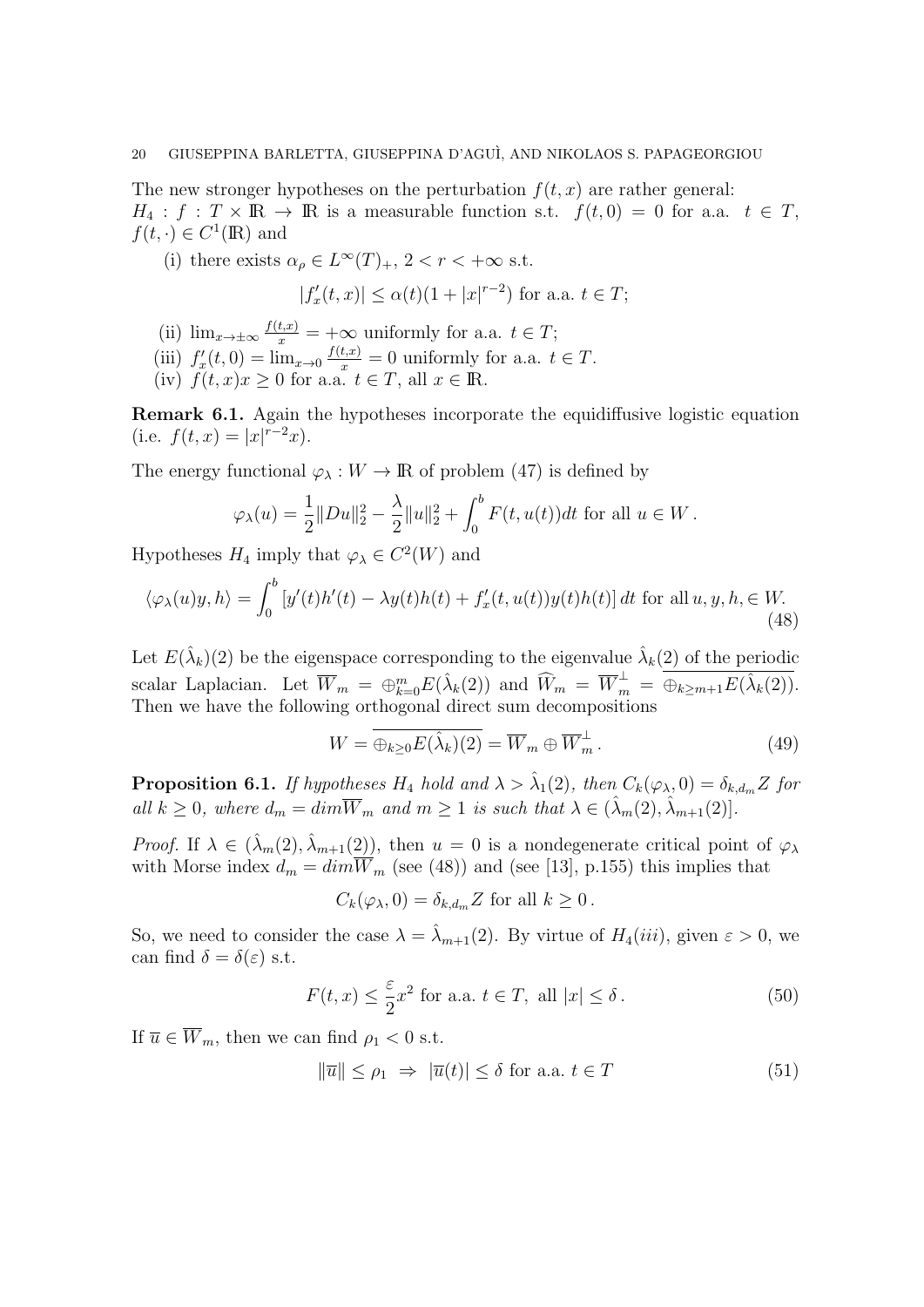Then for all  $\overline{u} \in \overline{W}_m$  with  $\|\overline{u}\| \leq \rho_1$  and any  $\varepsilon \in (\hat{\lambda}_m(2), \hat{\lambda}_{m+1}(2))$ , taking into account also the variational characterization of  $\hat{\lambda}_m(2)$  (see, for example, [13] (p.230)), we have

$$
\varphi_{\lambda}(\overline{u}) = \frac{1}{2} ||\overline{u}'||_2^2 - \frac{\hat{\lambda}_{m+1}(2)}{2} ||\overline{u}||_2^2 + \int_0^b F(t, \overline{u}(t)) dt
$$
  

$$
\leq \frac{\hat{\lambda}_m(2) - \hat{\lambda}_{m+1}(2) + \varepsilon}{2} ||\overline{u}||_2^2 \leq 0.
$$
 (52)

Next, let  $\hat{u} \in \hat{W}_m$  and use  $H_4(iv)$ . We have

$$
\varphi_{\lambda}(\hat{u}) = \frac{1}{2} ||\hat{u}'||_2^2 - \frac{\hat{\lambda}_{m+1}(2)}{2} ||\hat{u}||_2^2 + \int_0^b F(t, \hat{u}(t)) dt
$$
  

$$
\geq \frac{1}{2} ||\hat{u}'||_2^2 - \frac{\hat{\lambda}_{m+1}(2)}{2} ||\hat{u}||_2^2 \geq 0.
$$
 (53)

From (52) and (53) we see that  $\varphi_{\lambda}$  has the local linking at the origin with respect to the orthogonal direct sum (49). So, from [20], we infer again that

$$
C_k(\varphi_\lambda, 0) = \delta_{k,d_m} Z \text{ for all } k \ge 0.
$$

 $\Box$ 

Now we are ready for the multiplicity theorem for problem (47).

**Theorem 6.1.** If hypotheses  $H_4$  hold and  $\lambda > \hat{\lambda}_1(2)$ , then problem (47) admits at least four nontrivial solutions

$$
u_0 \in \text{int }\hat{C}_+, v_0 \in -\text{int }\hat{C}_+, y_0, \hat{y} \in [v_0, u_0] \text{ both nodal.}
$$

*Proof.* Note that the differentiability of  $f(t, \cdot)$  and hypothesis  $H_4(i)$  imply that for every  $\rho > 0$ , we can find  $\xi_{\rho} > 0$  s.t. for a.a.  $t \in T$ 

$$
x \to \xi_{\rho} x - f(t, x) \text{ is nondecreasing on } [-\rho, \rho], \tag{54}
$$

hence hypotheses  $H_3(iv)$  is satisfied (see Remark 3.1). Let  $u_0$ ,  $v_0$  and  $y_0$  be the solutions obtained in Theorem 5.1, satisfying  $v_0 \leq y_0 \leq u_0$ . Thanks to Proposition 3.3, we may assume that  $u_0$  and  $v_0$  are extremal, that is  $u_0 = u_*, v_0 = v_*$ . Let  $\rho = \max\{\Vert u_0 \Vert_\infty, \, \Vert v_0 \Vert_\infty\}$  and let  $\xi_\rho$  be as in (54). Then

$$
-y''_0(t) + \xi_\rho y_0(t) = \lambda y_0(t) - f(t, y_0(t)) + \xi_\rho y_0(t)
$$
  

$$
\leq \lambda u_0(t) - f(t, u_0(t)) + \xi_\rho u_0(t) = -u''_0(t) + \xi_\rho u_0(t)
$$
 a.e. on T,

therefore  $(u_0 - y_0)''(t) \le \xi_\rho(u_0 - y_0)(t)$  a.e. on T, and (see [22])

$$
u_0 - y_0 \in \int \int \hat{C}_+.
$$

Similarly, we show that

$$
y_0 - v_0 \in \int \dot{\mathbf{C}}_+,
$$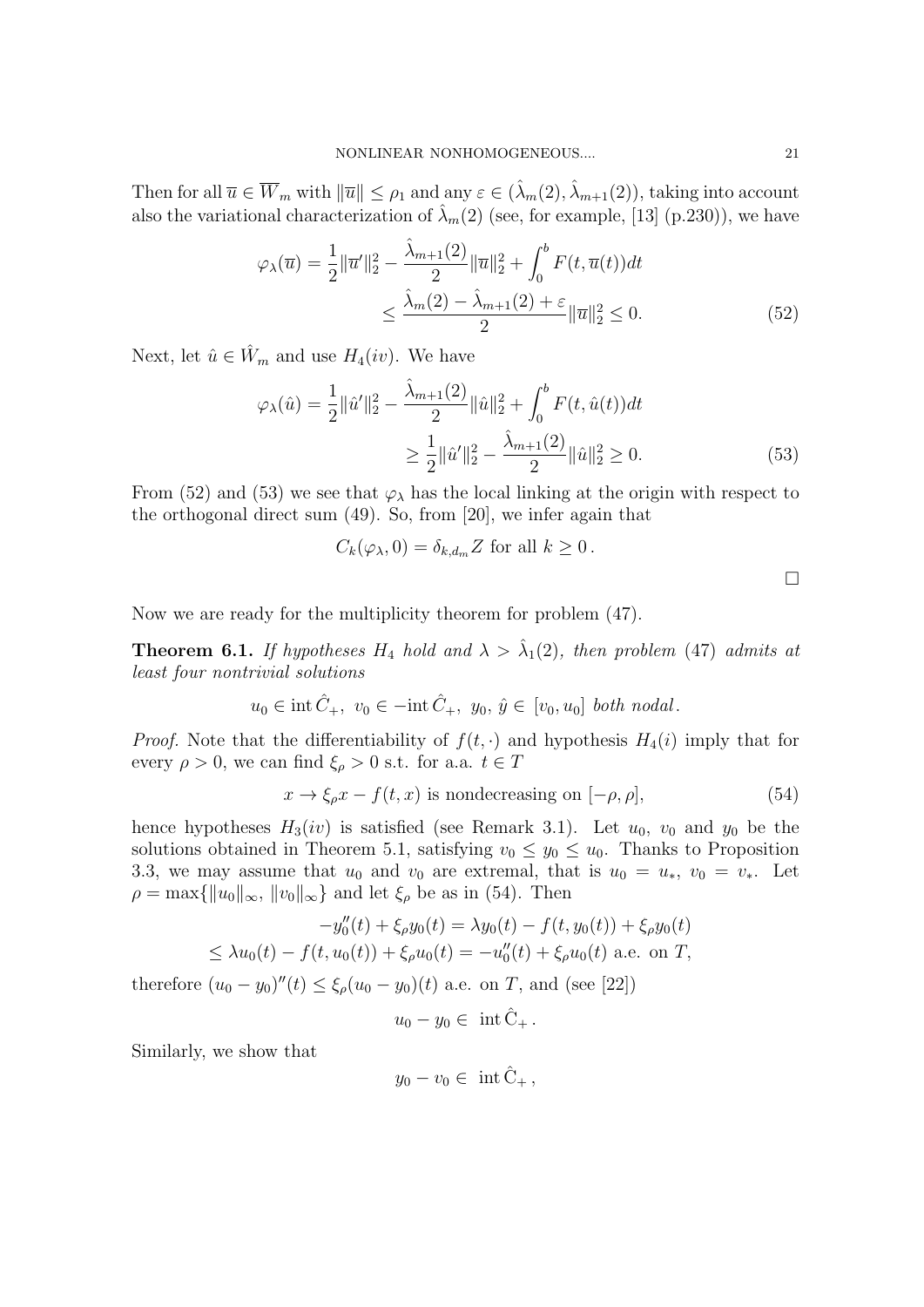so

$$
y_0 \in \text{int}_{\hat{C}^1(T)}[v_0, u_0]. \tag{55}
$$

Let  $\sigma_{\lambda}$  be the truncated (at levels  $u_0$  and  $v_0$ ) and perturbed  $C^1$ -functional introduced in Section 4 and suppose that  $K_{\sigma_{\lambda}} = \{0, u_0, v_0, y_0\}$ . From Proposition 4.2 we know that  $u_0$  and  $v_0$  are local minimizers of  $\sigma_{\lambda}$ . Therefore

$$
C_k(\sigma_\lambda, u_0) = C_k(\sigma_\lambda, v_0) = \delta_{k,0} Z \text{ for all } k \ge 0.
$$
 (56)

From the proof of Proposition 4.3 we know that  $y_0$  is a critical point of  $\sigma_{\lambda}$  of mountain pass type. Therefore (see [13] (p.176))

$$
C_1(\sigma_\lambda, y_0) \neq 0. \tag{57}
$$

Since  $\sigma_{\lambda|[v_0,u_0]} = \varphi_{\lambda|[v_0,u_0]}$ , because of (55), we have

$$
C_k\left(\sigma_{\lambda|\hat{C}^1_+(T)},y_0\right) = C_k\left(\varphi_{\lambda|\hat{C}^1_+(T)},y_0\right) \text{ for all } k \ge 0,
$$

hence (see [14]) we deduce

$$
C_k(\sigma_\lambda, y_0) = C_k(\varphi_\lambda, y_0) \text{ for all } k \ge 0,
$$
\n
$$
(58)
$$

and using (57) we have also

$$
C_1(\varphi_\lambda, y_0) \neq 0. \tag{59}
$$

Bearing in mind the regularity properties of  $\varphi_{\lambda}$ , from [13] (p.177), (59) and (58), we infer that

$$
C_k(\sigma_\lambda, y_0) = C_k(\varphi_\lambda, y_0) = \delta_{k,1} Z \text{ for all } k \ge 0.
$$
 (60)

Since  $u_0 \in \text{int} \hat{C}_+, v_0 \in -\text{int} \hat{C}_+, \text{arguing as for (58), we have}$ 

 $C_k(\sigma_{\lambda},0)=C_k(\varphi_{\lambda},0)$  for all  $k\geq 0$ ,

so, from Proposition 6.1

$$
C_k(\sigma_\lambda, 0) = \delta_{k, d_m} Z \text{ for all } k \ge 0.
$$
 (61)

The coercivity of  $\sigma_{\lambda}$  (see (29)) leads to

$$
C_k(\sigma_\lambda, \infty) = \delta_{k,0} Z \text{ for all } k \ge 0.
$$
 (62)

From (56), (60), (61) and (62) and using the Morse relation with  $t = -1$ , we obtain  $2(-1)^{0} + (-1)^{1} + (-1)^{d_m} = (-1)^{0}$ , that is  $(-1)^{d_m} = 0$ , a contradiction.

So, there exists  $\hat{y} \in K_{\sigma_{\lambda}}, \hat{y} \notin \{0, u_0, v_0, y_0\}$ . From (30) we have  $\hat{y} \in [v_0, u_0]$  and so  $\hat{y}$ is a nodal solution of (47) and  $\hat{y} \in C^1(T)$ . In fact as we did for  $y_0$ , we show that

$$
\hat{y} \in \text{int}_{\hat{C}^1(T)}[v_0, u_0].
$$

 $\Box$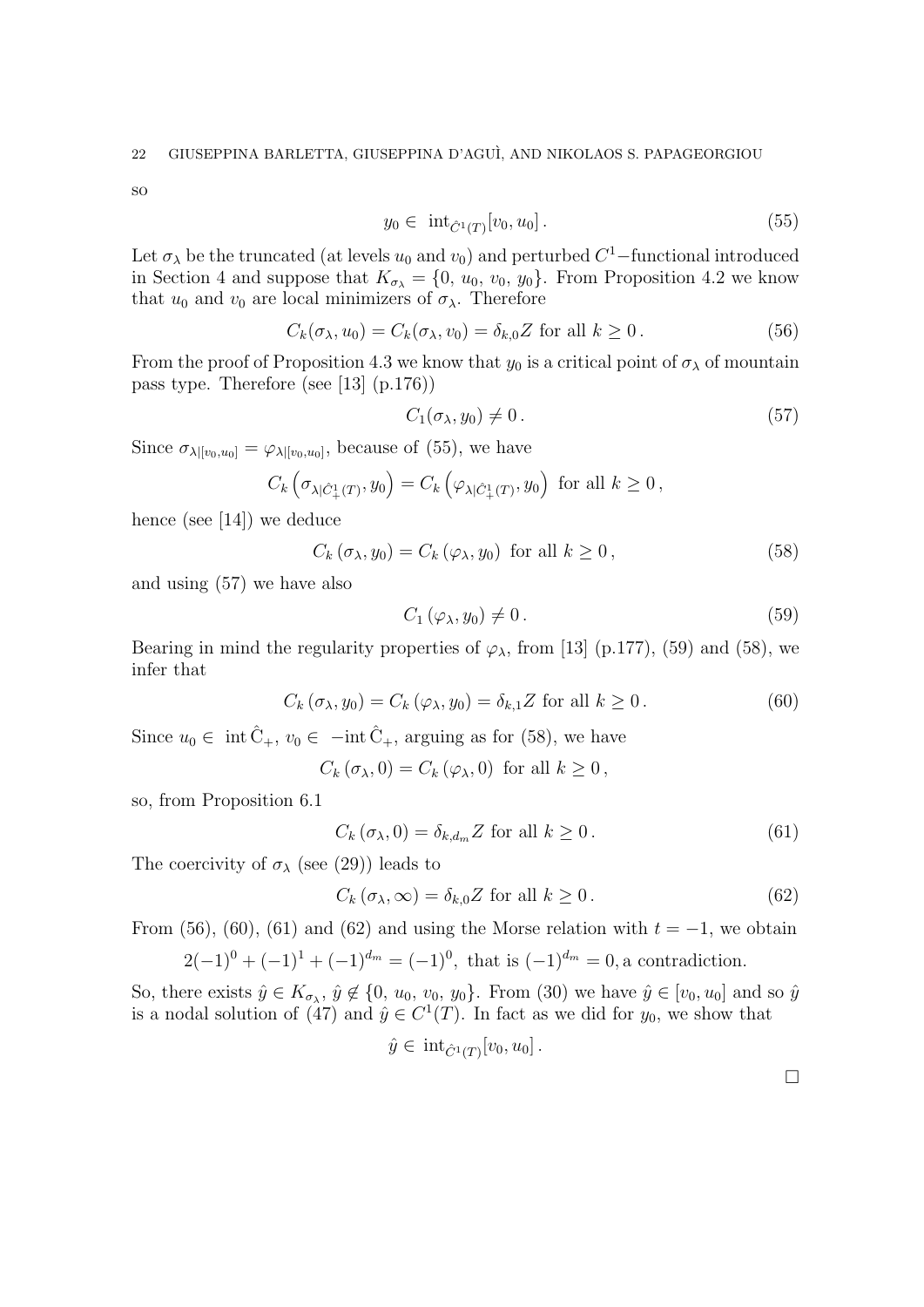**Remark 6.2.** We stress that the above multiplicity result is true for all  $\lambda > \hat{\lambda}_1(2)$ , including the elements of the spectrum of the periodic scalar Laplacian. So, the result covers equations resonant at 0.

## **ACKNOWLEDGEMENTS**

The authors have been partially supported by the Gruppo Nazionale per l'Analisi Matematica, la Probabilità e le loro Applicazioni (GNAMPA) of the Istituto Nazionale di Alta Matematica (INdAM) – project "Analisi non lineare e problemi ellittici".

## **REFERENCES**

- [1] S. Aizicovici, N. Papageorgiou, V. Staicu, Degree Theory for Operators of Monotone Type and Nonlinear Elliptic Equations with Inequality Constraints, Memoirs Amer. Math. Soc. 196 n. 915 (2008).
- [2] S. Aizicovici, N. Papageorgiou, V. Staicu, Nonlinear resonant periodic problems with concave terms, J. Math. Anal. Appl. 375 (2011) 342–364.
- [3] S. Aizicovici, N. Papageorgiou, V. Staicu, Nodal and Multiple Solutions for Nonlinear Periodic Problems with Competing Nonlinearities, Commun. Contemp. Math. 15 (2013).
- [4] A. Ambrosetti, D. Lupo, On a class of nonlinear Dirichlet problems with multiple solutions, Nonlinear Anal. 8 (1984), 1145–1150.
- [5] A. Ambrosetti, G. Mancini, Sharp nonuniqueness results for some nonlinear problems, Nonlinear Anal. 3 (1979), 635–645.
- [6] A. Ambrosetti, P.H. Rabinowitz, Dual Variational Methods in Critical Point Theory and Applications, J. Functional Anal. 24 (1973), 349–381.
- [7] H. Brezis, L. Niremberg,  $H^1$  versus  $C^1$  local minimizers, CRAS Paris. **317** (1993), 465-472.
- [8] J. I. Diaz, J.E. Saá, Existence et unicité de solutions positives pour certaines equations elliptiques quasilineaires, CRAS Paris 305 (1987), 521–524.
- [9] M.Filippakis, A Krist`aly, N. S. Papageorgiou, Existence of five nonzero solutions with exact sign for a p-laplacian equation, Discrete and Continuous Dynamical Systems 24 (2009), 405-440.
- [10] L. Gasinski, N. S. Papageorgiou, Nonlinear Analysis, Ser. Math. Anal. Appl., 9, Chapman and Hall/CRC Press, Boca Raton, 2006.
- [11] S. Kyritsi, N. S. Papageorgiou, Multiple Solutions for Nonlinear Periodic Problems, Canadian Mathematical Bulletin doi:10.4153/CMB-2011-154-5.
- [12] E. Michael, Continuous Selections II, Annals Math., 64 (1956), 562-580.
- [13] D. Motreanu, D. Motreanu, N. S. Papageorgiou, Topological and Variational Methods with Applications to Nonlinear Boundary Value Problems Springer, New York (2014).
- [14] R. Palais, Homotopy theory of indefinite dimensional manifolds, Topology, 5 (1966), 1–16.
- [15] N. S. Papageorgiou, S. Kyritsi Handbook of Applied Analysis Springer, New York (2009).
- [16] E. H. Papageorgiou, N. S. Papageorgiou, A multiplicity theorem for problems with the p-Laplacian J.Functional Anal.,244 (2007), 63–77.
- [17] P. Pucci, J. Serrin, The Maximum Principle Birkhäser, Basel, (2007).
- [18] M. Struwe, A note on a result of Ambrosetti-Mancini Annali Mat Pura Appl,131 (1982), 107– 115.
- [19] M. Struwe, Variational Methods. Applications to Nonlinear Partial Differential Equations and Hamiltonian Systems Springer-Verlag,Berlin (2008).
- [20] J. Su, Semilinear elliptic boundary value problems with double resonance between two consecutive eigenvalues Nonlinear Anal,48 (2002), 881–895.